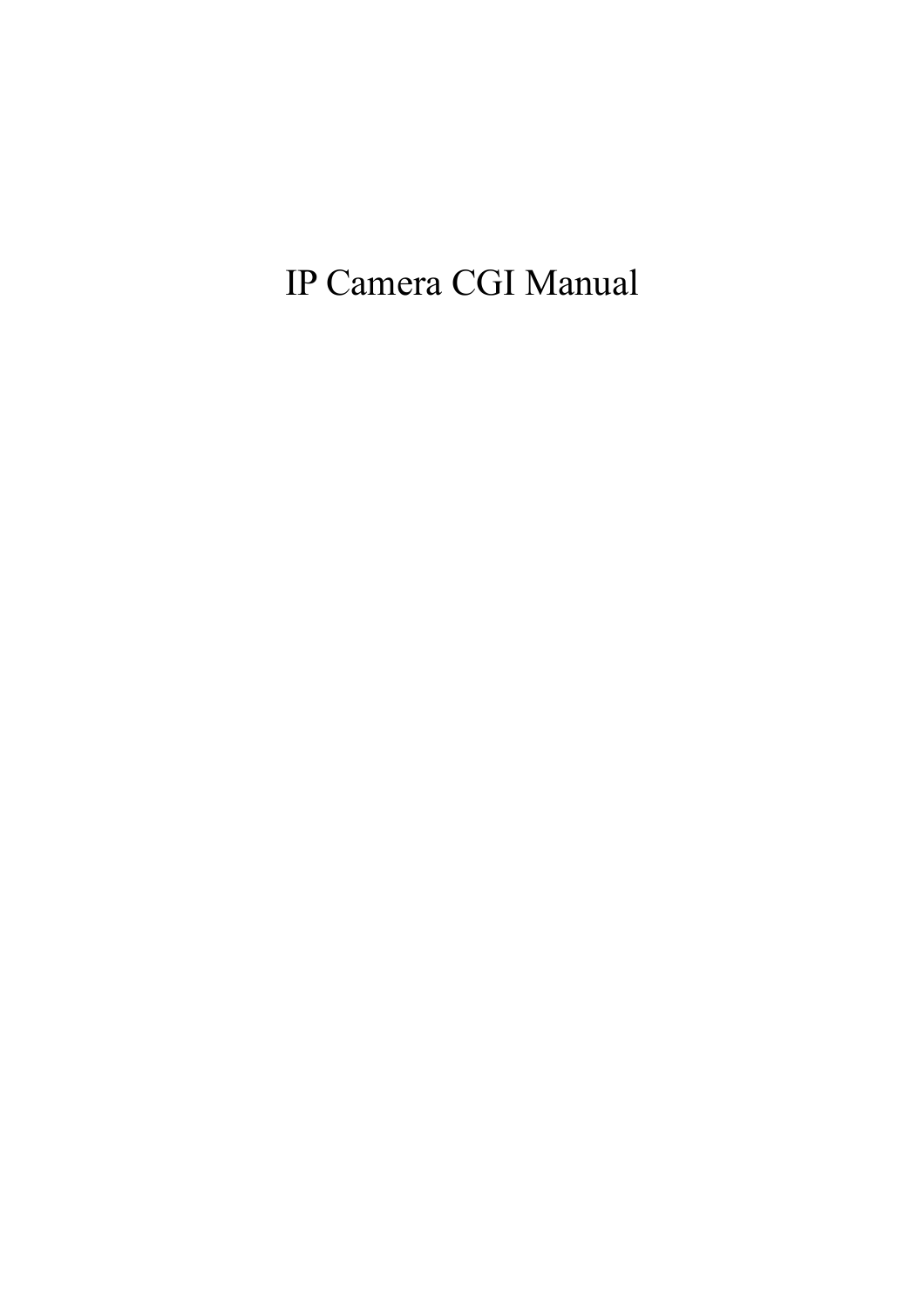#### Catalog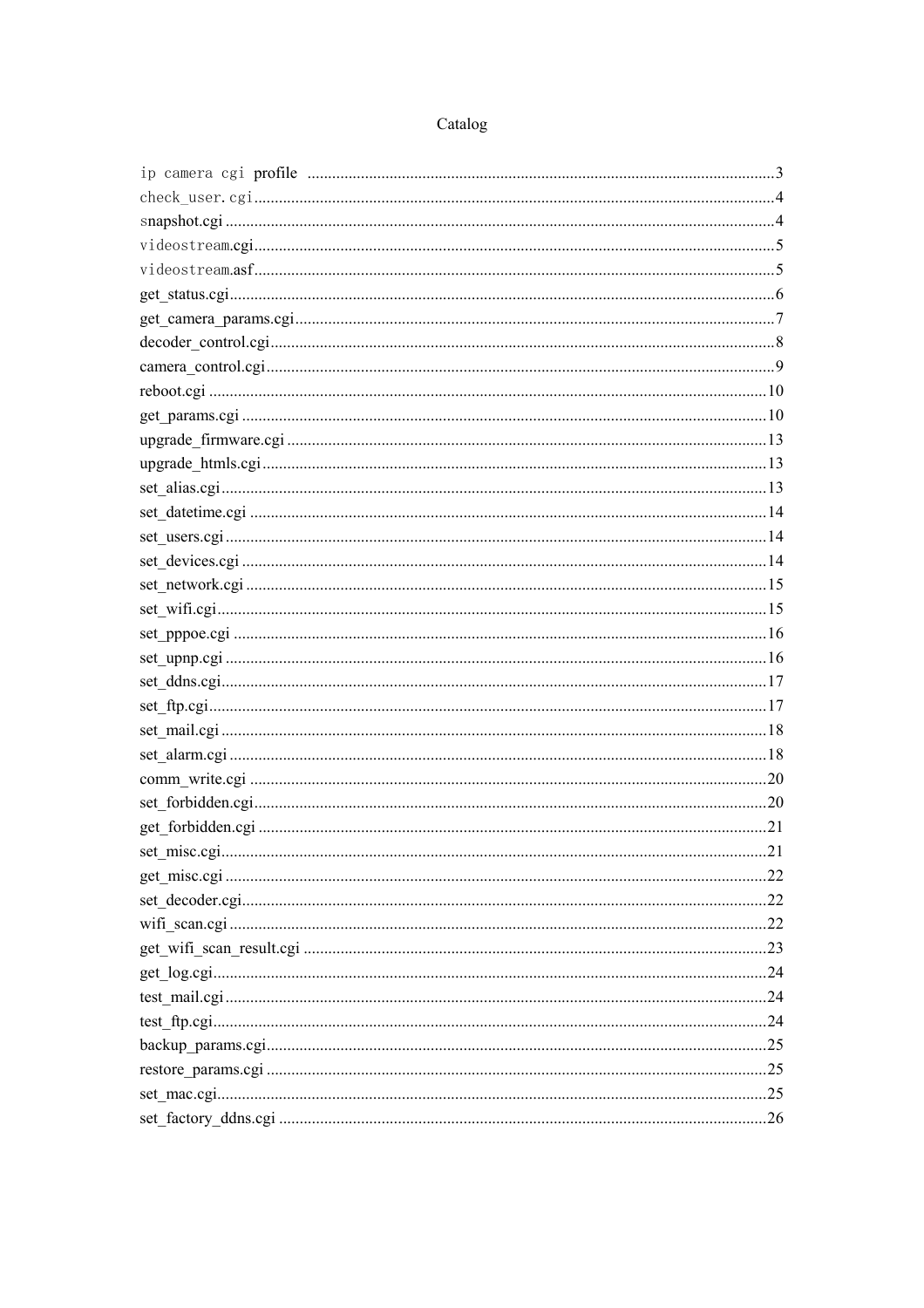#### Ip camera cgi profile

This article lists cgi is a set which ip camera provides based on the http agreement connection, the client side procedure (may be homepage which or other application procedure on the web browser moves) may carry on each kind of operation through cgi to the equipment.

 cgi safe authentication: The following arranges in order cgi, visit to its when is needs to authenticate safely. Moreover the different cgi connection needs the jurisdiction is not same, is always divided third-level: Visitor, operator and superintendent. But the jurisdiction is the user who establishes by the equipment on decided. The concrete safe authentication mechanism supports two ways: in the http agreement stipulated Basic safe authentication mechanism, in the cgi parameter direct additional user name and password.

 Visits cgi the method: In all http method, cgi which this article arranges in order only supports get and post. And upgrade\_firmware.cgi and upgrade\_htmls.cgi only support the post method, but other cgi only supports the get method.

#### Get \example

```
<form action="/set_mail.cgi"> 
    <input name="svr"> 
    <input name="user"> 
    <input name="pwd"> 
    <input name="sender"> 
    <input name="receiver1"> 
    <input name="receiver2"> 
    <input name="receiver3"> 
    <input name="receiver4"> 
<input type=hidden name="next_url" value="index.htm"> 
<input type=submit value="ok"> 
</form>
```
Post example

<form action="upgrade\_firmware.cgi?next\_url=index.htm" method="post" enctype="multipart/form-data">

```
<input type="file" name="file" size="20"> 
</form>
```
 cgi returns: According to return information's difference, cgi which this article arranges in order may divide into two kinds:

Gain device status and parameter cgi, including get status.cgi and get params.cgi. They return including the device status or the parameter text, in the concrete form similar javascript variable definition, is a variable and returns each condition or the parameter definition, for example,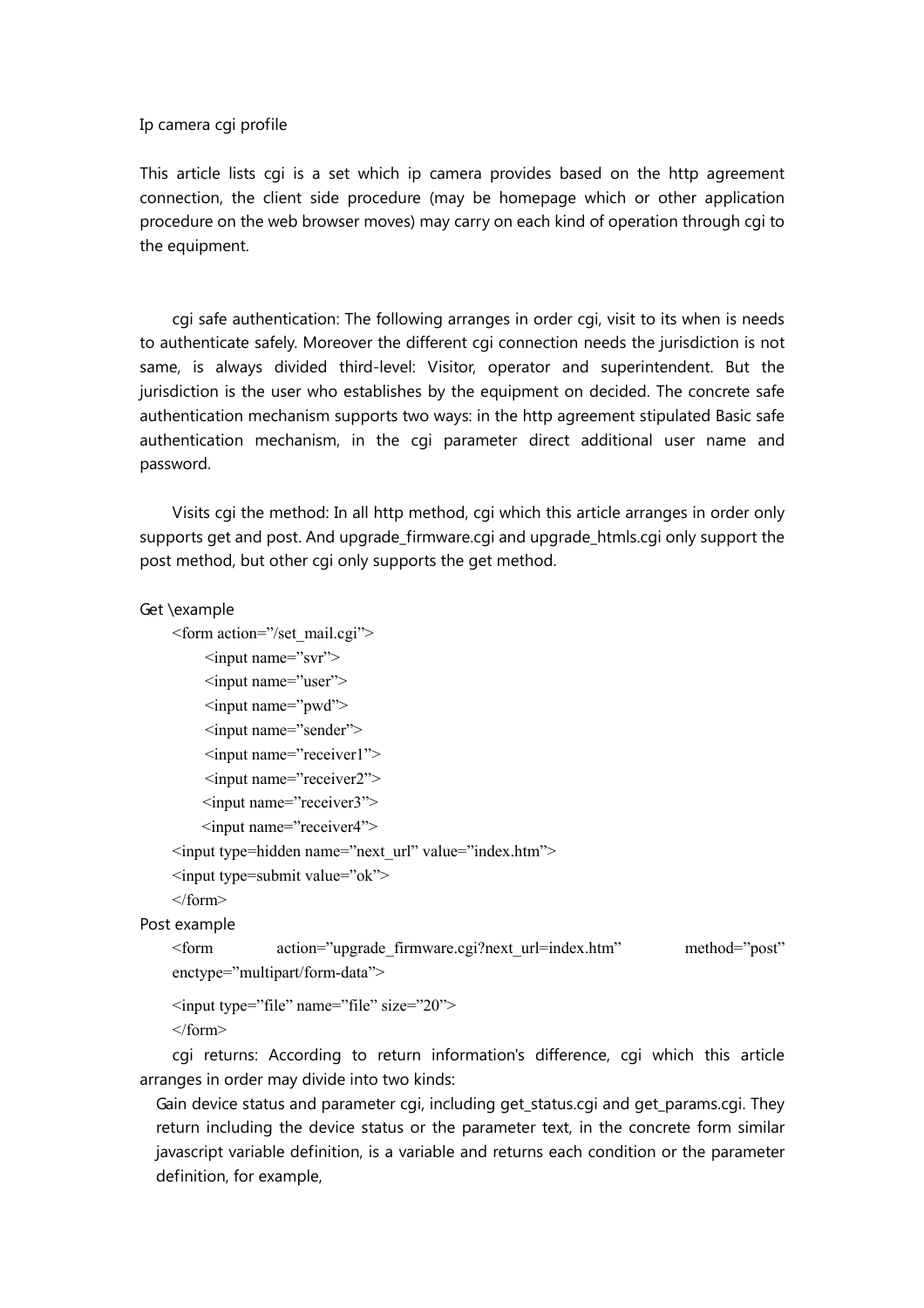```
var id=' 003456789A0A';
var sys ver=' 0.0.1.2';
var app_ver=' 0.0.1.3';
var alias=";
 var now=1195552193; 
 var tz=0; 
var ntp enable=1;
var ntp_svr=' time.nist.gov';
```
 The establishment plant parameter or carries on the operation cgi. This kind of cgi will return contains the operating result the text information, if will succeed returns to "ok"; If is defeated returns to the concrete error message, for instance: "error: illegal param" expressed cgi supplements the parameter contains errors. Moreover like operates successfully does not hope the simple returns "ok" the text, but is a document, then may, in requested in the cgi parameter string increases a parameter: next\_url. An under document which after this parameter is the correspondence operates successfully, skips, the attention must be the relative way.

#### check\_user.cgi

Description: Gain current user verification result Permission: Visitor Grammar: /check\_user.cgi [? user=&pwd=] Returns: user: Current user pwd: Current password pri: Current jurisdiction 1: Visitor 2: Operator 3: Superintendent

### s**napshot.cgi**

Description: Gain current picture Permission: Visitor Grammar: /snapshot.cgi [? user=&pwd=&next\_url=] Parameter: next\_url: name of picture document Explained:

If has not attached the next url parameter, the returns picture's filename is called: Equipment id (equipment alias) \_ current time .jpg, otherwise its filename is called the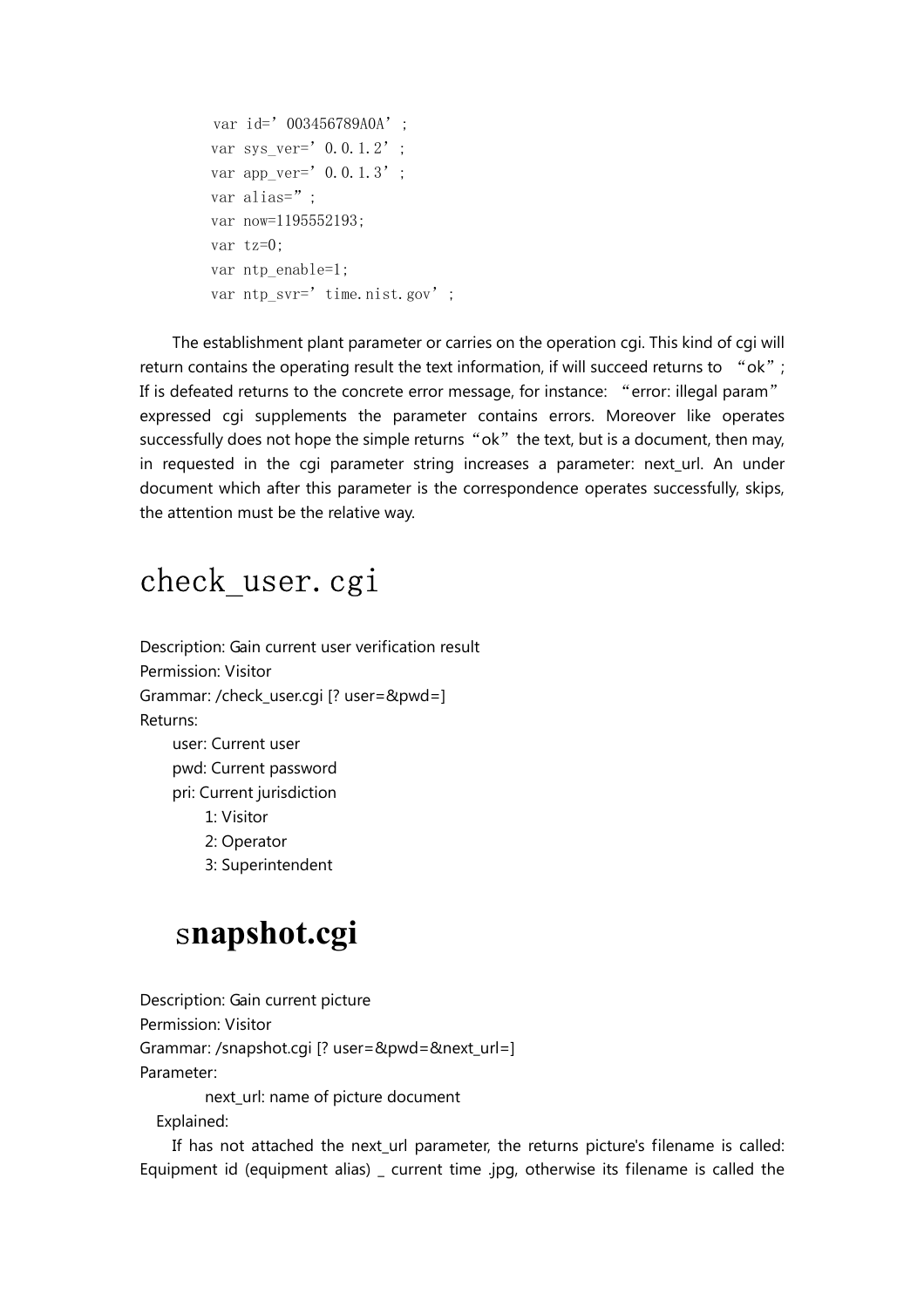#### document name which next\_url assigns.

(for example: http://192.168.0.105/snapshot.cgi

http://192.168.0.105/snapshot.cgi?user=admin&pwd=)

## videostream**.cgi**

Description: ipcamera pattern pushes the jpeg video frequency by server the push to the client side to flow Permission: Visitor Grammar: /videostream.cgi[?user=&pwd=&resolution=&rate=] Parameter: resolution: Image resolution (8: 320\*240, 32: 640\*480) rate: Image transmission speed, value scope 0-23 0: full speed 1:20 fps 3:15 fps 6:10 fps 11:5 fps 12:4 fps 13:3 fps 14:2 fps 15:1 fps 17:1 fp/2s 19:1 fp/3s 21:1 fp/4s 23:1 fp/5s

#### videostream**.asf**

Description: ipcamera transmits the asf class media form the video and music data, presently only supports vlc player and mplayer Permission: Visitor Grammer:/videostream.asf[?user=&pwd=&resolution=&rate=] Parameter: resolution: Image resolution (8: 320\*240, 32: 640\*480) rate: Image transmission speed, value scope 0-23 0: full speed 1:20 fps 3:15 fps 6:10 fps 11:5 fps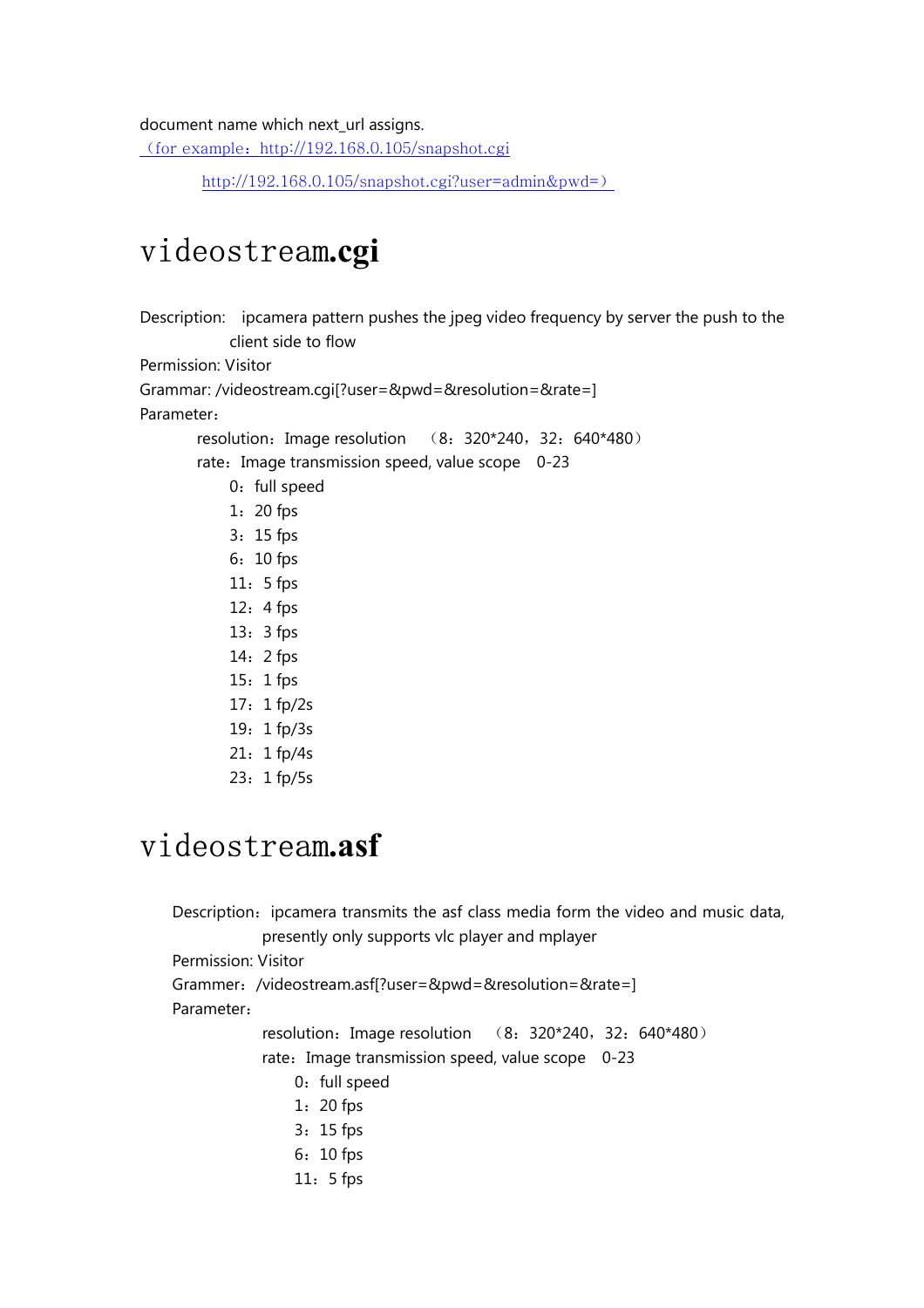- 12:4 fps 13:3 fps 14:2 fps 15:1 fps 17:1 fp/2s 19:1 fp/3s
- 21:1 fp/4s
- 23:1 fp/5s

#### **get\_status.cgi**

Description: Gain device status Permission: None Grammar: /get status.cgi Returns: id: device id sys ver: firmware edition app ver: homepage contact surface edition alias: alias now:From 1970-1-1 0:0: 0 arrive at a second number which equipment's current time passes. tz:Equipment current time zone establishment and standard Greenwich Mean Time deviation second number alarm status: Equipment current warning condition, 0: Alarm free; 1: Motion monitor warning; 2: Input warning ddns status: Equipment current ddns operating status. 0 Has not operated 1 Connecting 2 Connection server defeat 3 Dyndns succeed 4 Dyndns failure:Systematic error 5 Dyndns failure:The user name or the password are wrong 6 | Dyndns failure: Non-credit user 7 DynDns failure: The domain name form is not correct 8 DynDns failure: The domain name does not exist 9 DynDns failure: The domain name does not belong to you 10 | DynDns failure: Too many or too few domain name request 11 DynDns failure: Because the domain name abuses is prevented 12 DynDns failure: server error 13 DynDns failure: The correct response is not received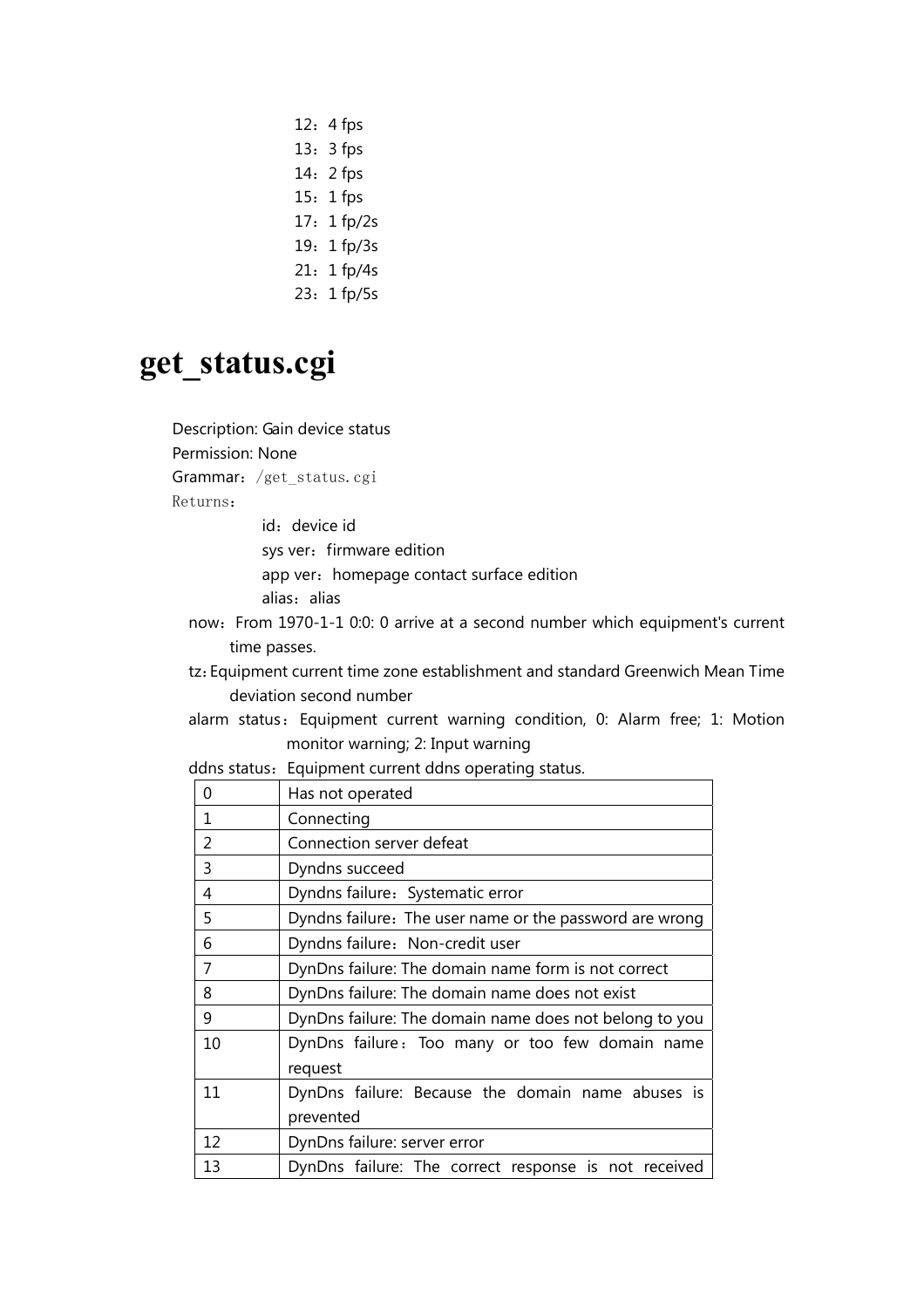|       | server                                                    |
|-------|-----------------------------------------------------------|
| 14    | Oray failure: The correct response is not received server |
| 15    | Oray failure: The user name or the password are wrong     |
| 16    | Oray failure: The domain name is wrong                    |
| 17    | <b>Oray Success</b>                                       |
| 18.28 | Retain                                                    |
| 29    | 3322 Success                                              |
| 30    | 3322 failure: Systematic error                            |
| 31    | 3322 failure: The user name or the password is wrong      |
| 32    | 3322 failure:: Non-credit user                            |
| 33    | 3322 failure: The domain name form is not correct         |
| 34    | 3322 failure: The domain name does not exist              |
| 35    | 3322 failure: The domain name does not belong to you      |
| 36    | 3322 failure: Too many or too few domain name request     |
| 37    | 3322 failure: Because the domain name abuses is           |
|       | prevented                                                 |
| 38    | 3322 failure: server error                                |
| 39    | 3322 failure: The correct response is not received server |
| 40.42 | Retain                                                    |

ddns\_host: ddns host name

oray\_type: oray service type, 0:standard; 1:profession

upnp status: The current operation status is upnp

|               | Has not operated                    |  |  |
|---------------|-------------------------------------|--|--|
|               | <b>Success</b>                      |  |  |
| $\mathcal{P}$ | Equipment systematic error          |  |  |
| 3             | Network communication error         |  |  |
|               | Dialogue with the UPnP device error |  |  |
| 5             | UpnP equipment refused, may be port |  |  |
|               | conflicts                           |  |  |

# **get\_camera\_params.cgi**

Description: Gain camera parameter establishment Permission: Visitor Grammer: /get\_camera\_params.cgi[?user=&pwd=] Return: Resolution: 8, qvga; 32: vga Brightness:0-255 Mode: 0: 50hz; 1: 60hz; 2: outdoor Flip: 0: original; 1: flip vertical 2; horizontal mirror image 3: flip vertical + horizontal mirror image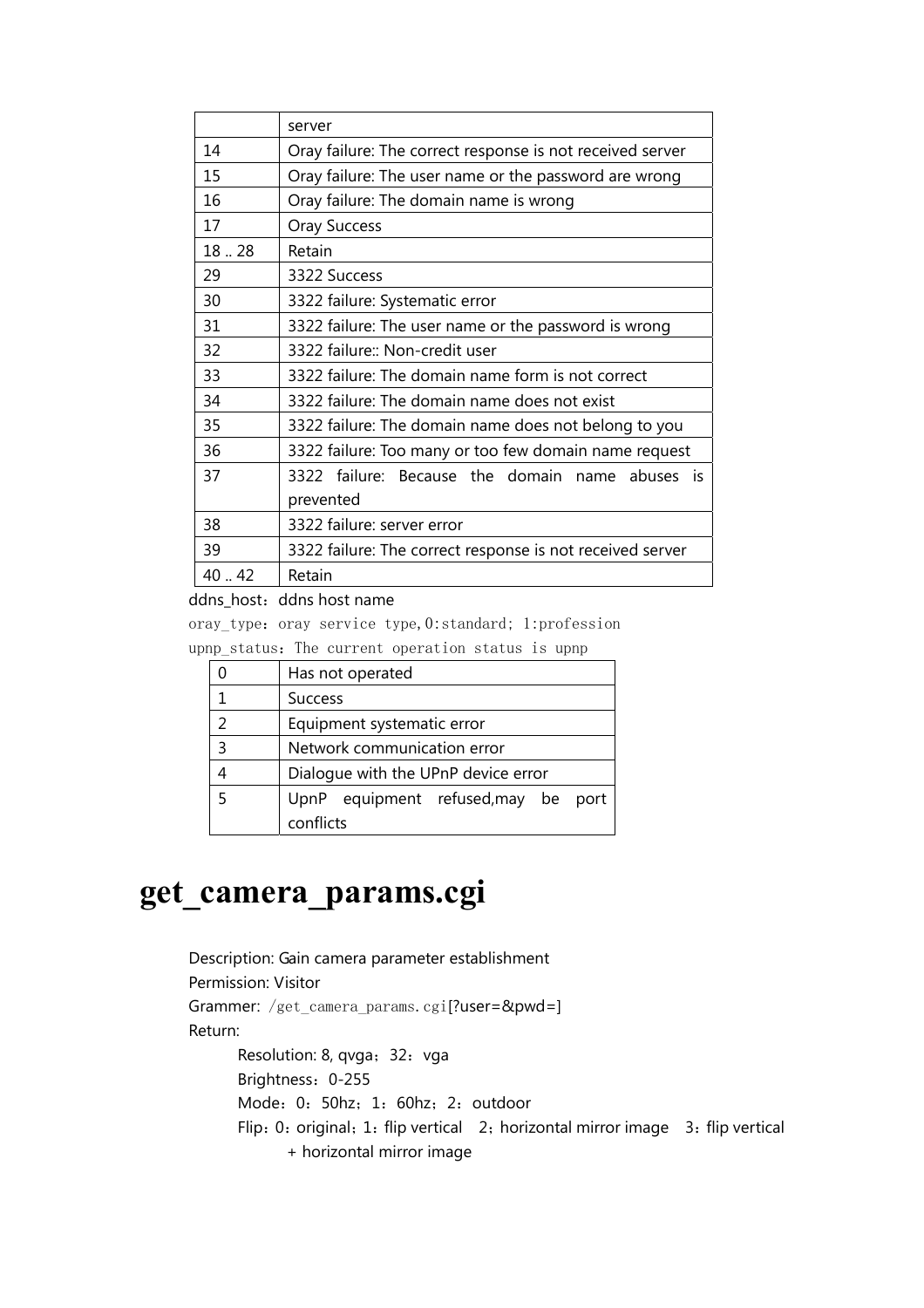## **decoder\_control.cgi**

Description: decoder control

Permissions: operator

Grammer : the contract of the contract of the contract of the contract of the contract of the contract of the contract of the contract of the contract of the contract of the contract of the contract of the contract of the

/decoder\_control.cgi?command=[&onestep=&user=&pwd=&next\_u  $r = 1$ 

Parameter:

Onestep=1: operation specified in a single step operation head to stop,only for the model comes with ptz functions and applies only up,down,left and right operation.

Command: decoder operational order

| value          | 485 serial port external connection pelco-d<br>Built-in motor |            |
|----------------|---------------------------------------------------------------|------------|
|                | decoder                                                       |            |
| $\mathbf 0$    | up                                                            | up         |
| $\mathbf{1}$   | Stop up                                                       | Stop up    |
| $\overline{2}$ | Down                                                          | down       |
| 3              | Stop down                                                     | Stop down  |
| $\overline{4}$ | Left                                                          | left       |
| 5              | Stop left                                                     | Stop left  |
| 6              | Right                                                         | right      |
| 7              | Stop right                                                    | Stop right |
| 8              | Small aperture                                                |            |
| 9              | Stop small aperture                                           |            |
| 10             | Big aperture                                                  |            |
| 11             | Stop big aperture                                             |            |
| 12             | The focal distance is near                                    |            |
| 13             | Stop near focal distance                                      |            |
| 14             | The focal distance is far                                     |            |
| 15             | Stop far focal distance                                       |            |
| 16             | Zoom is near                                                  |            |
| 17             | Stop near zoom                                                |            |
| 18             | Zoom is far                                                   |            |
| 19             | Stop far zoom                                                 |            |
| 20             | Auto cruise                                                   |            |
| 21             | Stop auto cruise                                              |            |
| 22             | Closed switch 1                                               |            |
| 23             | Disconnect switch 1                                           |            |
| 24             | Closed switch 2                                               |            |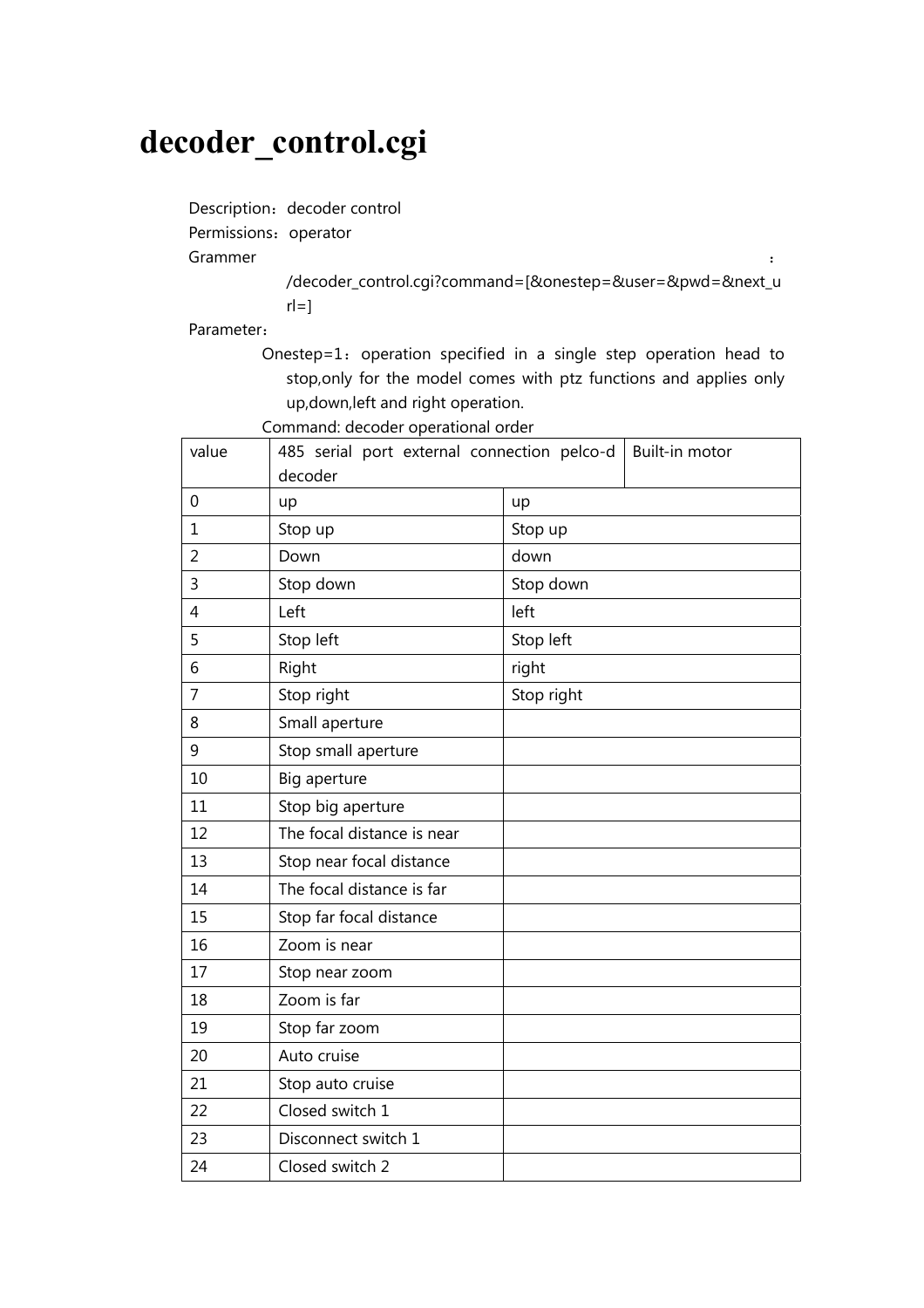| 25       | Disconnect switch 2       | center                       |
|----------|---------------------------|------------------------------|
| 26       | Closed switch 3           | Cruise up and down           |
| 27       | Disconnect switch 3       | Stop cruising up and down    |
| 28       | Closed switch 4           | Cruise left and right        |
| 29       | Disconnect switch 4       | Stop cruising left and right |
| 30       | Set preset position 1     |                              |
| 31       | To the preset position 1  |                              |
| $\cdots$ | ٠                         |                              |
| 90       | ٠                         | Up of left                   |
| 91       | ٠                         | Up of right                  |
| 92       | Set preset position 32    | Down of left                 |
| 93       | To the preset position 32 | Down of right                |
| 94       | Io output high            | Io output high               |
| 95       | Io output low             | Io output low                |
| 255      |                           | Motor test mode              |

# **camera\_control.cgi**

Description: image sensor parameter control

Permission: operator

Grammer: /camera\_control.cgi?param=&value=[&user=&pwd=&next\_url=] Parameter:

Param: parameter type

Value: parameter value

| param         | value                                      |
|---------------|--------------------------------------------|
| 0: resolution | 2: qqvga                                   |
|               | 8: qvga                                    |
|               | 32: vga                                    |
| 1: brightness | $0 - 255$                                  |
| 2: contrast   | $0 - 6$                                    |
| 3: mode       | 0:50hz                                     |
|               | 1: 60hz                                    |
|               | 2: outdoor                                 |
| 5: flip       | 0: original                                |
|               | 1: flip vertical                           |
|               | 2: horizontal mirror image                 |
|               | 3: flip vertical + horizontal mirror image |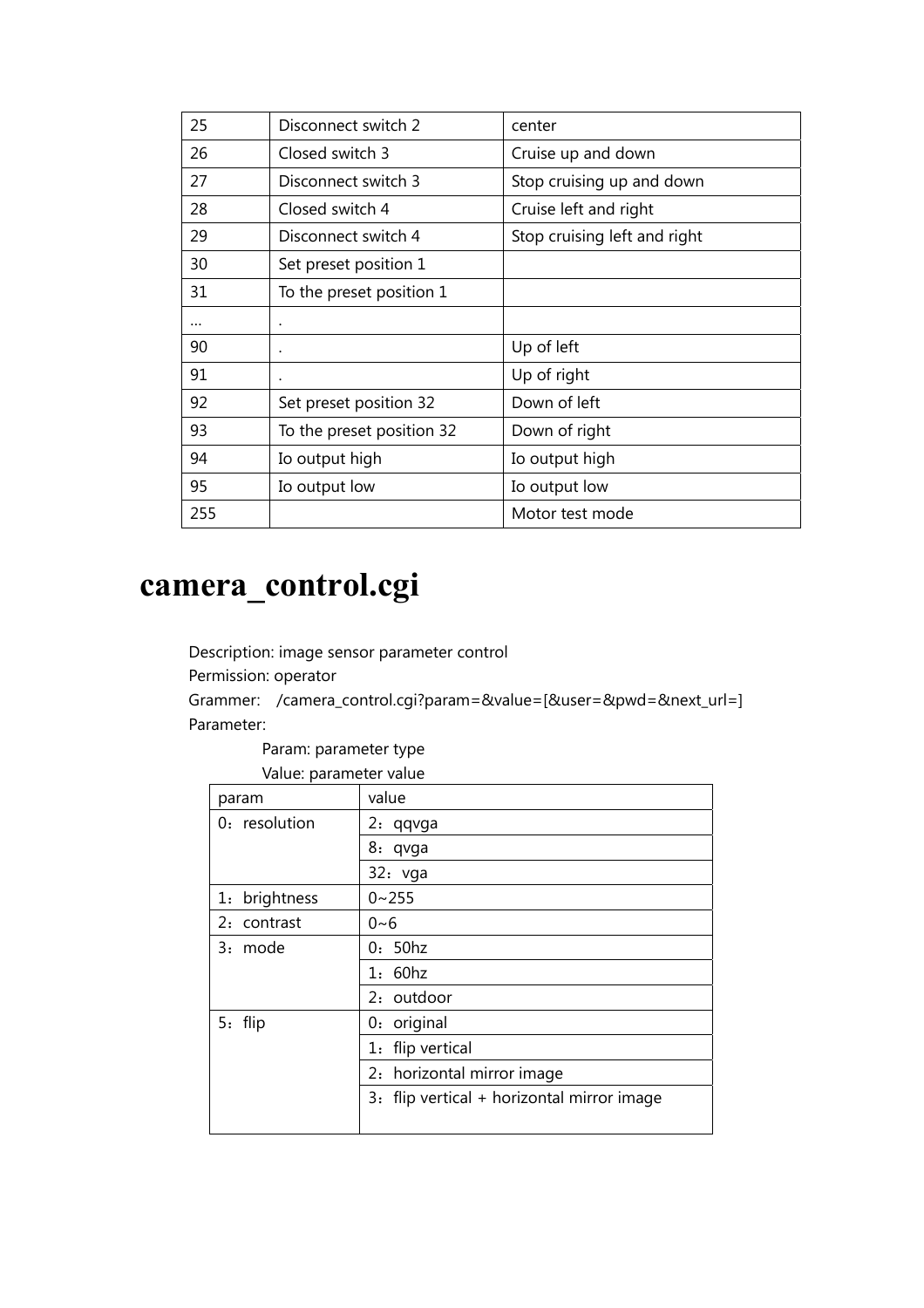# **reboot.cgi**

Description:restart device Permissions:manager Grammer: /restore\_factory.cgi[?user=&pwd=&next\_url=]

# **get\_params.cgi**

Description: Gain device parameters set Permissions:manager Grammer: /get\_params.cgi[?user=&pwd=]

Returns:

| id         | Device id                                              |
|------------|--------------------------------------------------------|
| sys_ver    | Firmware edition                                       |
| app_ver    | homepage contact surface edition                       |
| alias      | alias                                                  |
| now        | From 1970-1-1 0:0: 0 arrive at a second number which   |
|            | equipment's current time passes.                       |
| tz         | Equipment current time zone establishment and standard |
|            | Greenwich Mean Time deviation second number            |
| ntp_enable | 0: Forbids the ntp timing; 1: Permission               |
| ntp_svr    | ntp<br>server                                          |
| user1_name | User 1 name                                            |
| user1_pwd  | User 1 password                                        |
| user1_pri  | User 1 permission, 0: visitor; 1: operator; 2: manager |
|            |                                                        |
| user8 name | User 8 name                                            |
| user8_pwd  | User 8 password                                        |
| user8_pri  | <b>User 8permission</b>                                |
| dev2_alias | Device 2 alias                                         |
| dev2 host  | Device 2 address                                       |
| dev2_port  | Device 2e port                                         |
| dev2_user  | Device 2 visit user                                    |
| dev2_pwd   | Device 2 visit password                                |
|            |                                                        |
| dev4_alias | Device 4 alias                                         |
| dev4_host  | Device 4 address                                       |
| dev4_port  | Device 4 port                                          |
| dev4_user  | Device 4 visit user                                    |
| dev4_pwd   | Device 4 visit password                                |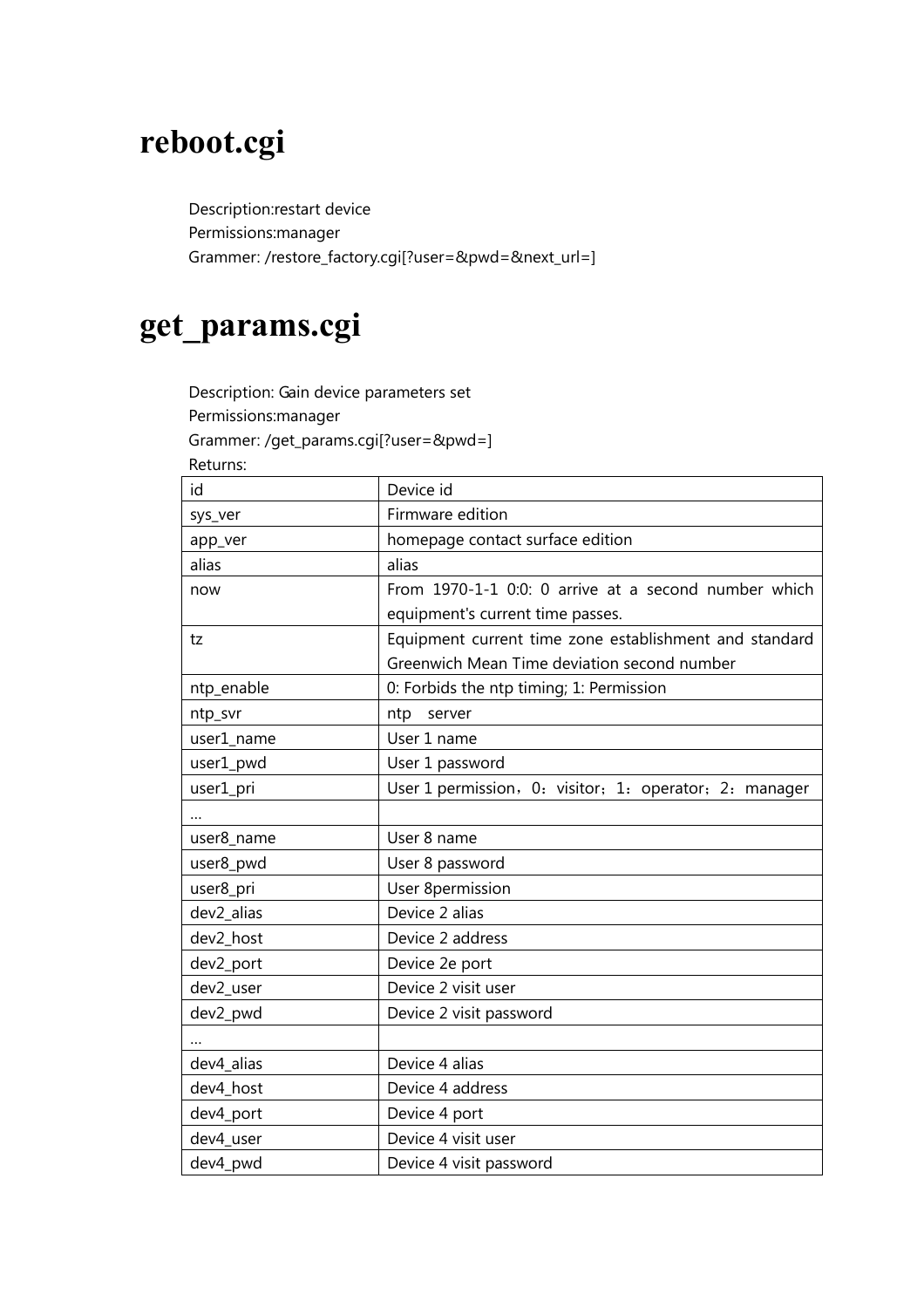| ip             | ip address                                              |
|----------------|---------------------------------------------------------|
| mask           | Subnet mask                                             |
| gateway        | gateway                                                 |
| dns            | dns server                                              |
| port           | port                                                    |
| wifi_enable    | 0: forbids wifi function; 1: permission                 |
| wifi_ssid      | To join the wifi network ssid                           |
| wifi channel   | retain                                                  |
| wifi_mode      | retain                                                  |
| wifi_encrypt   | 0: Forbids to encrypt ; 1: wep encrypt                  |
| wifi_authtype  | wep Verification way, 0: open; 1: share                 |
| wifi_keyformat | the wep key form, 0:16 enters the system digit; 1:ascii |
|                | character                                               |
| wifi_defkey    | wep key choice in                                       |
| wifi_key1      | Wep key 1                                               |
| wifi_key2      | wep key 2                                               |
| wifi_key3      | wep key 3                                               |
| wifi_key4      | wep key 4                                               |
| wifi_key1_bits | wep key 1 length, 0: 64 bits; 1: 128 bits               |
| wifi_key2_bits | wep key 2 length, 0: 64 bits; 1: 128 bits               |
| wifi_key3_bits | wep key 3 length, 0: 64 bits; 1: 128 bits               |
| wifi_key4_bits | wep key 4 length, 0: 64 bits; 1: 128 bits               |
| wifi_wpa_psk   | wpa psk key                                             |
| pppoe_enable   | 0: forbids pppoe; 1: permission                         |
| pppoe_user     | pppoe digit dialing user                                |
| pppoe_pwd      | pppoe digit dialing password                            |
| upnp_enable    | 0: forbids upnp mapping function; 1: permission         |
| ddns_service   | 0: forbids ddns service                                 |
|                | 1:<br>oray                                              |
|                | 2: DynDns.org(dyndns)                                   |
|                | 3: DynDns.org(statdns)                                  |
|                | 4: DynDns.org(custom)                                   |
|                | 5: retain                                               |
|                | 6: retain                                               |
|                | 7: retain                                               |
|                | 8: 3322(dyndns)                                         |
|                | 9: 3322(statdns)                                        |
|                | 10: retain                                              |
|                | 11: retain                                              |
|                | 12: retain                                              |
| ddns_user      | ddns user                                               |
| ddns_pwd       | ddns password                                           |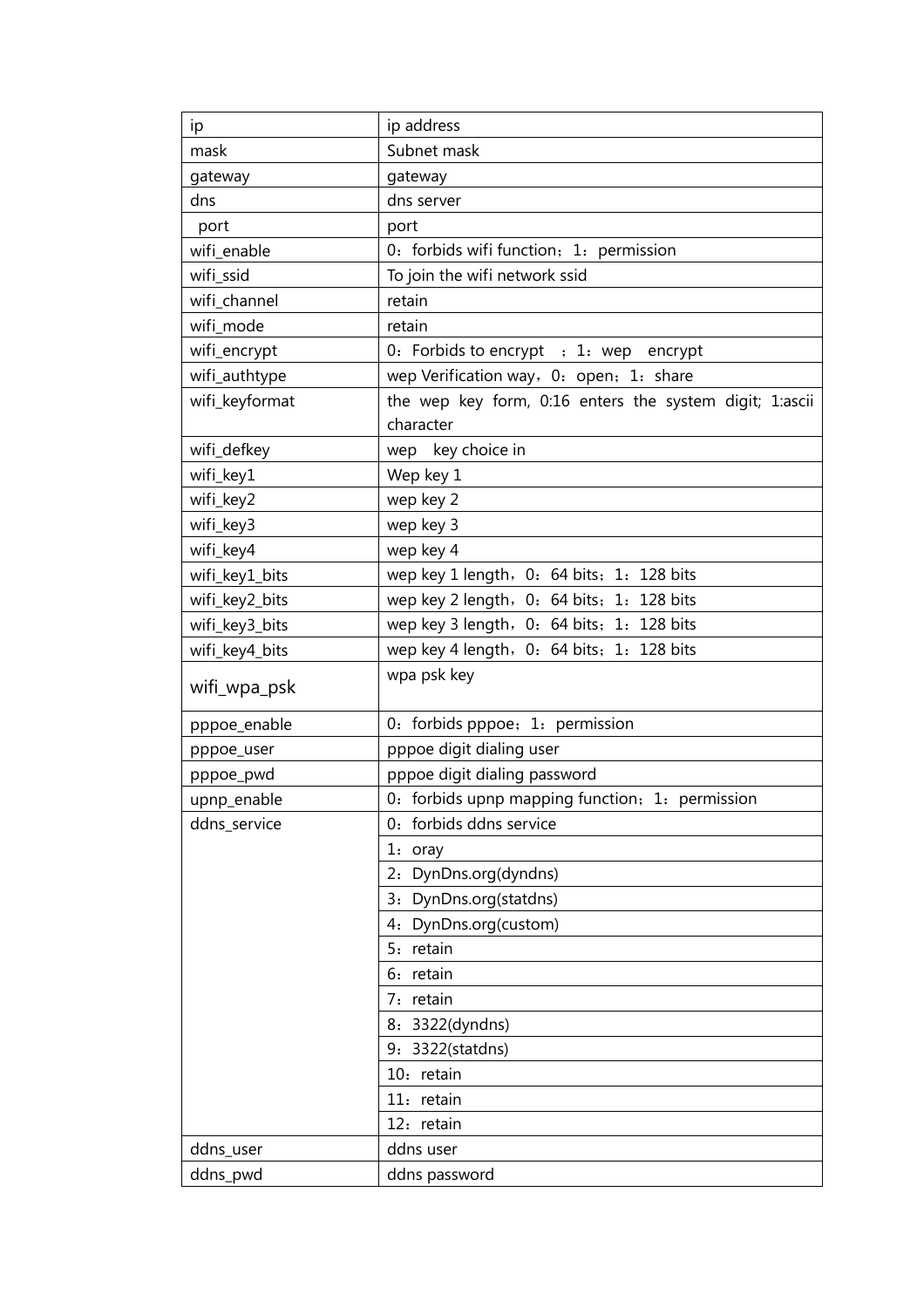| ddns_host                | ddns domain name                                              |
|--------------------------|---------------------------------------------------------------|
| ddns_proxy_svr           | Proxy server address (is only restricted in mainland uses the |
|                          | dyndns service)                                               |
| ddns_proxy_port          | Proxy server port                                             |
| mail_svr                 | mai server address                                            |
| mail_port                | mail service port                                             |
| mail_user                | mail server user                                              |
| mail_pwd                 | Email server password                                         |
| mail_sender              | mail sender                                                   |
| mail_receiver1           | Mail receiver 1                                               |
| mail_receiver2           | Mail receiver 2                                               |
| mail_receiver3           | Mail receiver 3                                               |
| mail_receiver4           | Mail receiver 4                                               |
| mail_inet_ip             | Camera inet when ip change whether to transmit the mail       |
|                          | notice, 0: No; 1: Yes                                         |
| ftp_svr                  | ftp server address                                            |
| ftp_port                 | ftp server port                                               |
| ftp_user                 | ftp server user                                               |
| ftp_pwd                  | ftp server password                                           |
| ftp_dir                  | ftp store directory on the server                             |
| ftp_mode                 | 0: port mode; 1: pasv mode                                    |
| ftp_upload_interval      | Instantly uploads the picture the gap<br>(second),<br>0:      |
|                          | Prohibition                                                   |
| ftp_filename             | ftp save the file name                                        |
| ftp_numberoffiles        | ftp save the file quantity                                    |
| alarm_motion_armed       | 0: mobile detection disarm; 1: deployment                     |
| alarm_motion_sensitivity | 0-9: high-low                                                 |
| alarm_input_armed        | 0: mobile detection disarm; 1: deployment                     |
| alarm_ioin_level         | Alarm trigger level input, 0: low; 1: high                    |
| alarm_iolinkage          | 0:alarm linkage against io;1:permission                       |
| alarm_ioout_level        | io linkage output level,0:low;1:high                          |
| alarm mail               | 0: alarm mail notification when the ban;1:permission          |
| alarm_upload_interval    | Upload alarm interval(in seconds), 0: prohibit                |
| alarm_http               | 0: alarm ban the use of http access to notice;1:permission    |
| alarm_http_url           | Alarm visit http url                                          |
| alarm_schedule_enable    | Whether to adopt the deployment plan                          |
| alarm_schedule_sun_0     | Sunday deployment plan by 24 hours per day, hour by 15        |
| alarm_schedule_sun_1     | minutes divided into 96 deployment periods.<br>Bit0-95        |
| alarm_schedule_sun_2     | 0:the time is not deployed; 1 the deployment time             |
| alarm_schedule_mon_0     |                                                               |
| alarm_schedule_mon_1     |                                                               |
| alarm_schedule_mon_2     |                                                               |
| alarm_schedule_tue_0     |                                                               |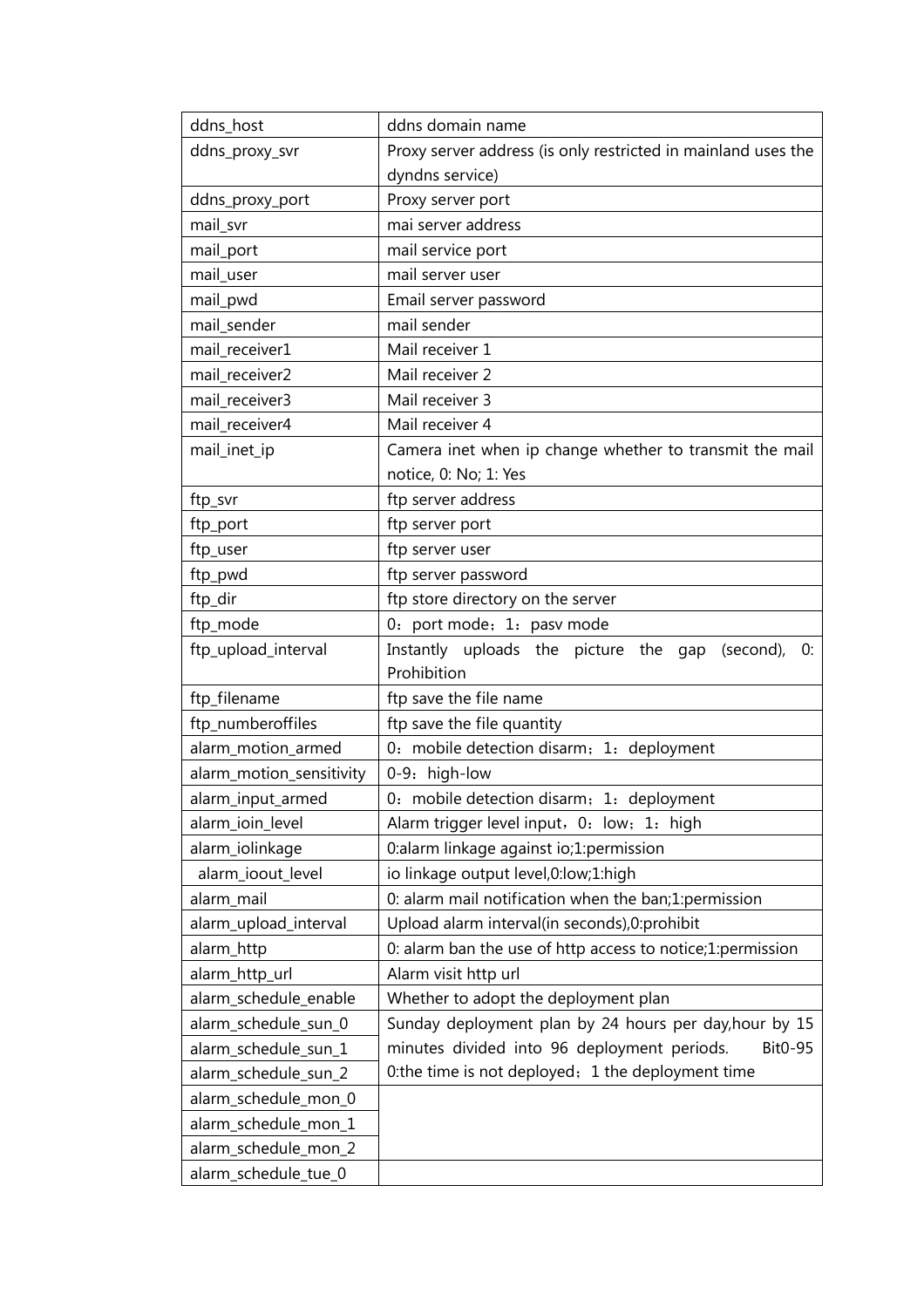| alarm_schedule_tue_1 |                   |
|----------------------|-------------------|
| alarm_schedule_tue_2 |                   |
| alarm_schedule_wed_0 |                   |
| alarm_schedule_wed_1 |                   |
| alarm_schedule_wed_2 |                   |
| alarm_schedule_thu_0 |                   |
| alarm_schedule_thu_1 |                   |
| alarm_schedule_thu_2 |                   |
| alarm_schedule_fri_0 |                   |
| alarm_schedule_fri_1 |                   |
| alarm_schedule_fri_2 |                   |
| alarm_schedule_sat_0 |                   |
| alarm_schedule_sat_1 |                   |
| alarm_schedule_sat_2 |                   |
| decoder_baud         | Decoder baud rate |

# **upgrade\_firmware.cgi**

Description: Promotion equipment firmware Permission: manager Grammar: /upgrade\_firmware.cgi [? user=&pwd=&next\_url=] Explained: This cgi must use the post method, will probably promote the document pack transmits to ip camera.

# **upgrade\_htmls.cgi**

Description: Promotion equipment homepage contact surface Permission: manager Grammar: /upgrade\_htmls.cgi[?user=&pwd=&next\_url=] Explained: This cgi must use the post method, will probably promote the document pack transmits to ip camera.

# **set\_alias.cgi**

Description: Establishment equipment alias parameter Permission: Superintendent Grammar: /set\_alias.cgi? alias=[&user=&pwd=&next\_url=] Parameter: alias: Equipment alias, length <= 20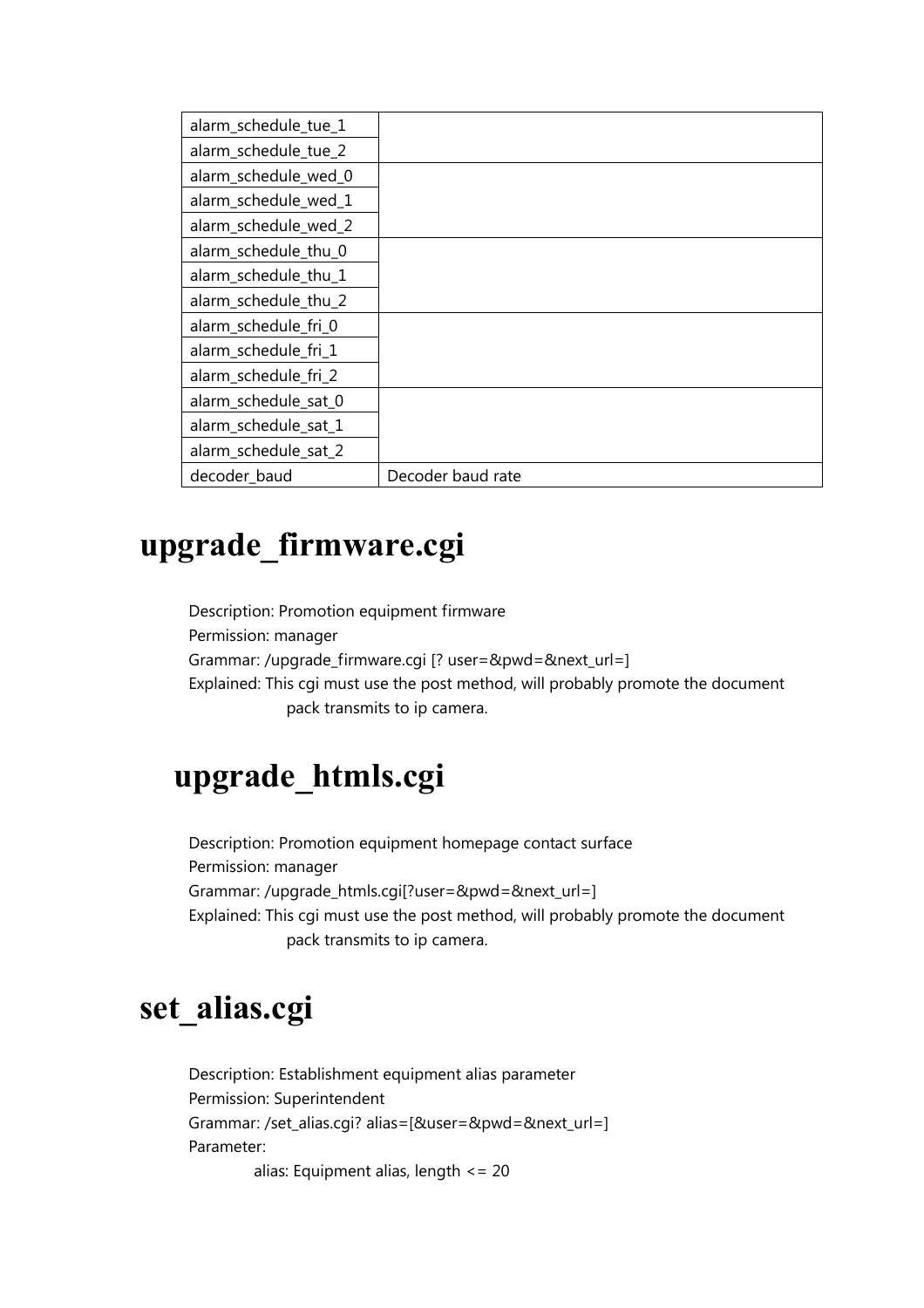# **set\_datetime.cgi**

Description: Establishment equipment date time parameter Permission: Superintendent Grammar: /set\_datetime.cgi?

tz=&ntp\_enable=&ntp\_svr=[&now=&user=&pwd=&next\_url=]

Parameter:

| now        | From 1970-1-1 0:0:0 to the specified number of senconds    |
|------------|------------------------------------------------------------|
|            | elapsed time, such as additional to the parameters of the  |
|            | equipment is based on the time when the timing             |
| tz         | Set time zone: GMT and standard deviation of the number of |
|            | seconds                                                    |
| ntp_enable | 0: prohibition of timing when ntp; 1: permission           |
| ntp_svr    | ntp server, length $\leq 64$                               |

#### **set\_users.cgi**

Description: Establishment equipment user parameter Permission: manager Grammar:

/set\_users.cgi?user1=&pwd1=&pri1=&user2=&pwd2=&pri2=&user3=&pwd3=&pri3= &user4=&pwd4=&pri4=&user5=&pwd5=&pri5=&user6=&pwd6=&pri6=&user7=&p wd7=&pri7=&user8=&pwd8=&pri8=[&user=&pwd=&next\_url=]

Parameter:

| user1    | User 1 name, $length < = 12$                           |
|----------|--------------------------------------------------------|
| pwd1     | User 1 name, $length < = 12$                           |
| pri1     | User 1 permission, 0: visitor; 1: operator; 2: manager |
| $\cdots$ |                                                        |
| user8    | User 8 name                                            |
| pwd8     | User 8 password                                        |
| pri8     | User 8 permission                                      |

# **set\_devices.cgi**

Description:set the parameters of multiple devices Permissions:manager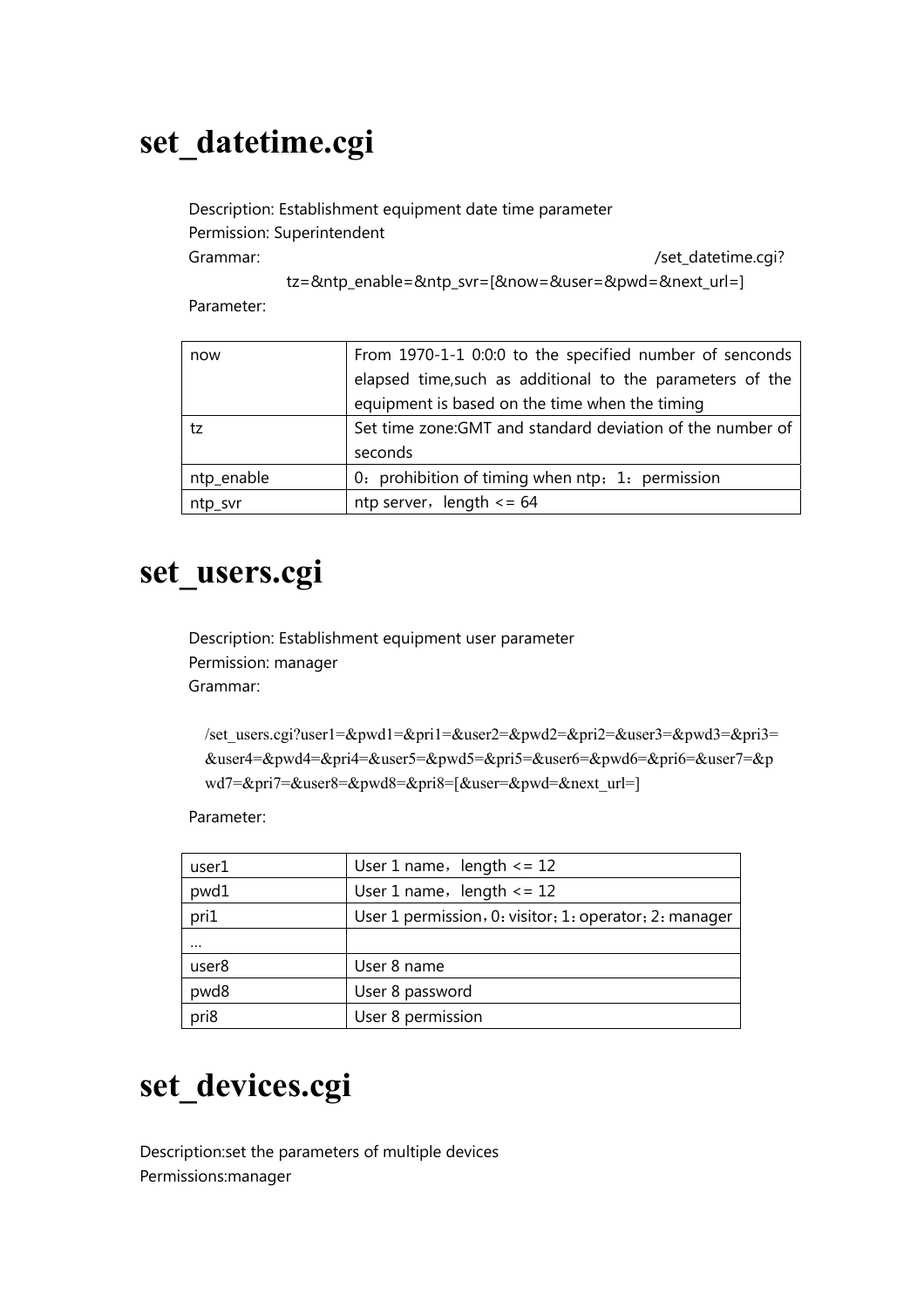Grammer:

/set\_devices.cgi?dev2\_alias=&dev2\_host=&dev2\_port=&dev2\_user=&dev2\_pwd=& dev3\_alias=&dev3\_host=&dev3\_port=&dev3\_user=&dev3\_pwd=&dev4\_alias=&dev4\_host =&dev4\_port=&dev4\_user=&dev4\_pwd=[&user=&pwd=&next\_url=]

Parameter:

| dev2_alias | Device 2 alias, length $\leq$ = 20          |
|------------|---------------------------------------------|
| dev2_host  | Device $2\backslash$ address, length <= 64  |
| dev2_port  | Device 2 port                               |
| dev2_user  | Device 2 visit user, length $\leq$ = 12     |
| dev2_pwd   | Device 2 visit password, length $\leq$ = 12 |
|            |                                             |
| dev4_alias | Device 4 alias                              |
| dev4_host  | Device 4\ address                           |
| dev4_port  | Device 4 port                               |
| dev4_user  | Device 4 visit user                         |
| dev4_pwd   | Device 4 visit password                     |

# **set\_network.cgi**

Description: Establishes equipment basic network parameter Permission: manager

Grammar:/set\_network.cgi?ip=&mask=&gateway=&dns=&port=[&user=&pwd=&next\_url=]

Parameter:

| ip      | ip address, if ip is set to null, the dynamic ip and |
|---------|------------------------------------------------------|
|         | neglected to obtain the following mask, gateway, dns |
|         | parameter                                            |
| mask    | Subnet mask                                          |
| gateway | gateway                                              |
| dns     | dns server                                           |
| port    | port                                                 |

## **set\_wifi.cgi**

Description: set the wifi device parameters Permissions:manager Grammer:

/set\_wifi.cgi?enable=&ssid=&encrypt=&defkey=&key1=&key2=&key3=&key4=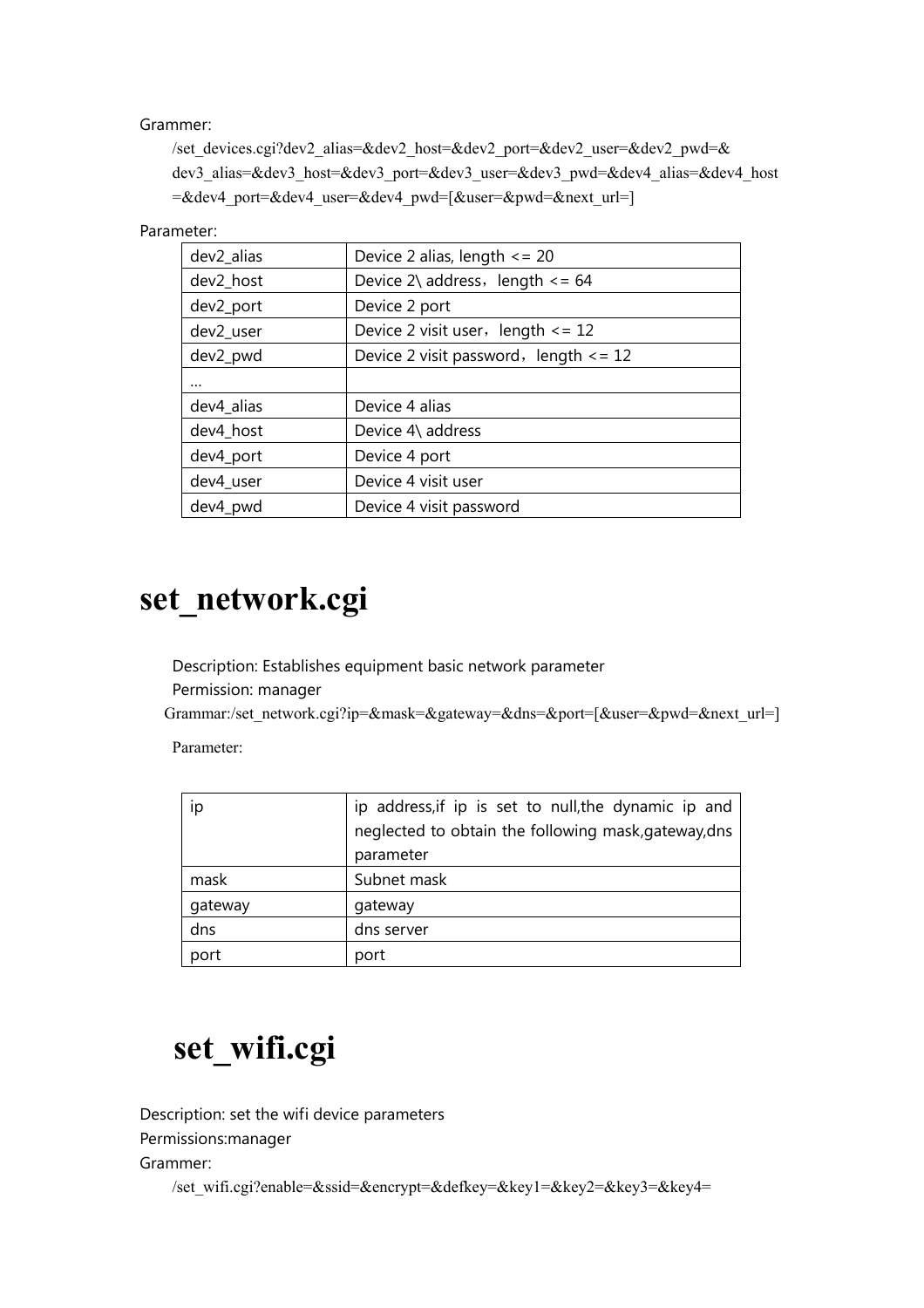&authtype=&keyformat=&key1\_bits=&key2\_bits=&key3\_bits=&key4\_bits=&channel=&m ode=&wpa\_psk=[&user=&pwd=&next\_url=]

Parameter:

| enable    | 0: forbids wifi function; 1: permission               |
|-----------|-------------------------------------------------------|
| ssid      | To join the wifi network ssid, length $\epsilon$ = 40 |
| channel   | retain $=$ 5                                          |
| mode      | retain $=0$                                           |
| encrypt   | 0: encryption prohibition; 1: wep encrypt; 2: wpa     |
|           | tkip; 3: wpa aes; 4: wpa2 aes; 5: wpa2 tkip+aes       |
| authtype  | wep Verification way , 0: open; 1: share              |
| keyformat | wep key format, 0: 16 hexadecima; number, 1: ascii    |
|           | character                                             |
| defkey    | Wep key choice in: 0-3                                |
| key1      | Wep key $1$ , length $\leq$ 30                        |
| key2      | wep key 2                                             |
| key3      | wep key 3                                             |
| key4      | wep key 4                                             |
| key1_bits | wep key 1 length, 0: 64 bits; 1: 128 bits             |
| key2_bits | wep key 2 length, 0: 64 bits; 1: 128 bits             |
| key3_bits | wep key 3 length, 0: 64 bits; 1: 128 bits             |
| key4_bits | wep key length, 0: 64 bits; 1: 128 bits               |
| wpa_psk   | wpa psk key, length $\leq$ 64                         |

# **set\_pppoe.cgi**

Description:set the device pppoe options Permissions:manager Grammer:/set\_pppoe.cgi?enable=&user=&pwd=&mail\_ip=[&cam\_user=&cam\_pw d=&next\_url=

Parameter:

| enable | 0: prohibition pppoe; 1: permission            |
|--------|------------------------------------------------|
| user   | pppoe digit dialing user, length $\leq$ = 64   |
| pwd    | pppoe digit dialing password, length $\leq$ 64 |

# **set\_upnp.cgi**

Description: set the device upnp options Permissions: manager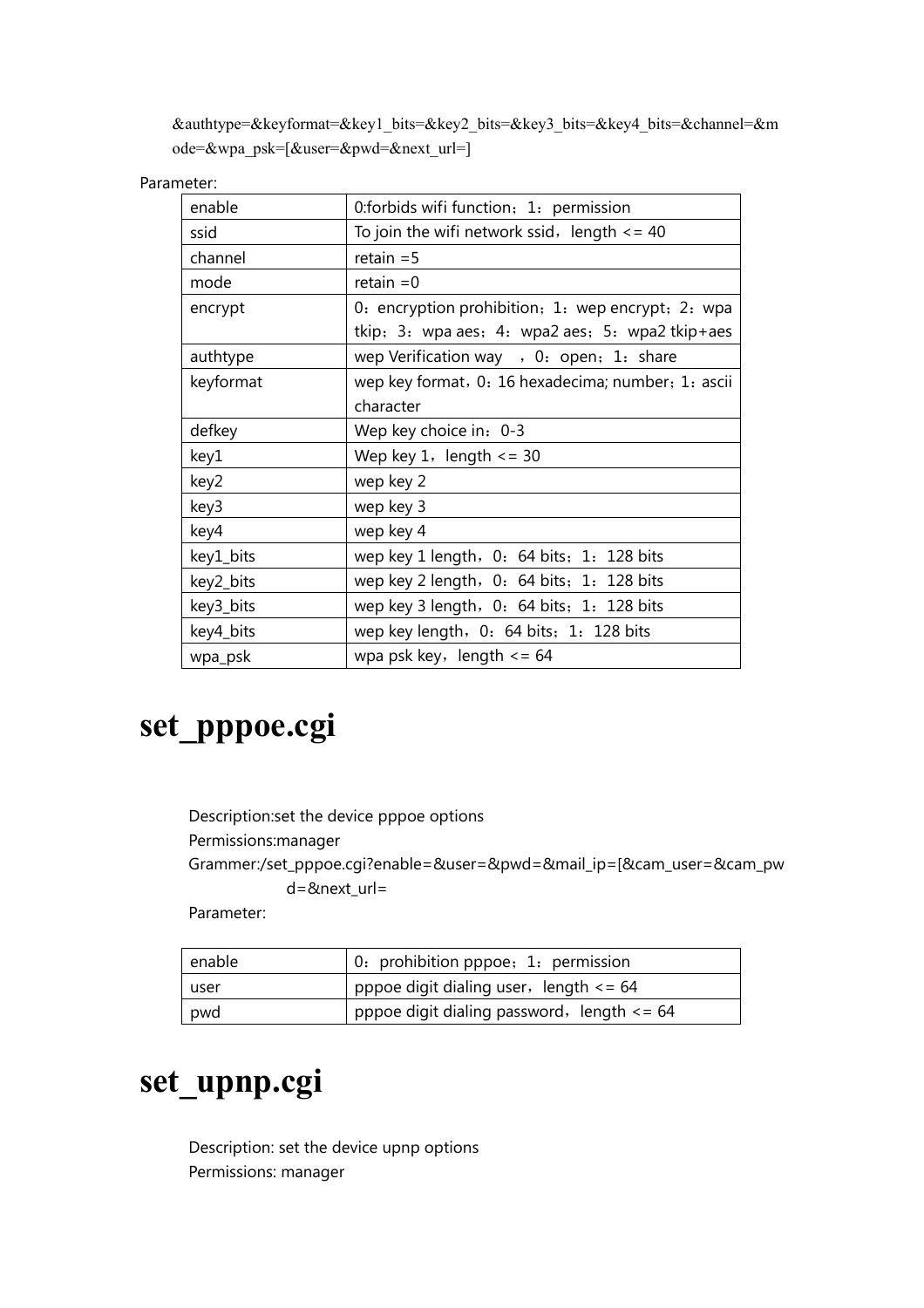Grammer: /set\_upnp.cgi?enable=[&user=&pwd=&next\_url=] Parameter:

enable  $\vert$  0: disable upnp mapping function; 1: permission

# **set\_ddns.cgi**

Description: set the device ddns options

Permissions: manager

Grammer:

/set\_ddns.cgi?service=&user=&pwd=&host=&proxy\_svr=&proxy\_port=[&re start\_dyndns=&cam\_user=&cam\_pwd=&next\_url=]

Parameter:

| service        | 0: prohibition ddns service                       |
|----------------|---------------------------------------------------|
|                | 1: oray                                           |
|                | 2: DynDns.org(dyndns)                             |
|                | 3: DynDns.org(statdns)                            |
|                | 4: DynDns.org(custom)                             |
|                | 5: retain                                         |
|                | 6: retain                                         |
|                | 7: retain                                         |
|                | 8: 3322(dyndns)                                   |
|                | 9: 3322(statdns)                                  |
|                | 10: retain                                        |
|                | 11: retain                                        |
|                | 12: retain                                        |
| user           | ddns user, length $\leq$ = 64                     |
| pwd            | ddns password, length $\leq$ 64                   |
| host           | ddns domain name, length $\leq$ = 64              |
| proxy_svr      | proxy server address (only used dyndns service in |
|                | mainland China), length $\epsilon$ =64            |
| proxy_port     | Proxy server port                                 |
| restart_dyndns | 1: restart dyndns; 0: no                          |

# **set\_ftp.cgi**

Description: set the device ftp options Permissions: manager Grammer: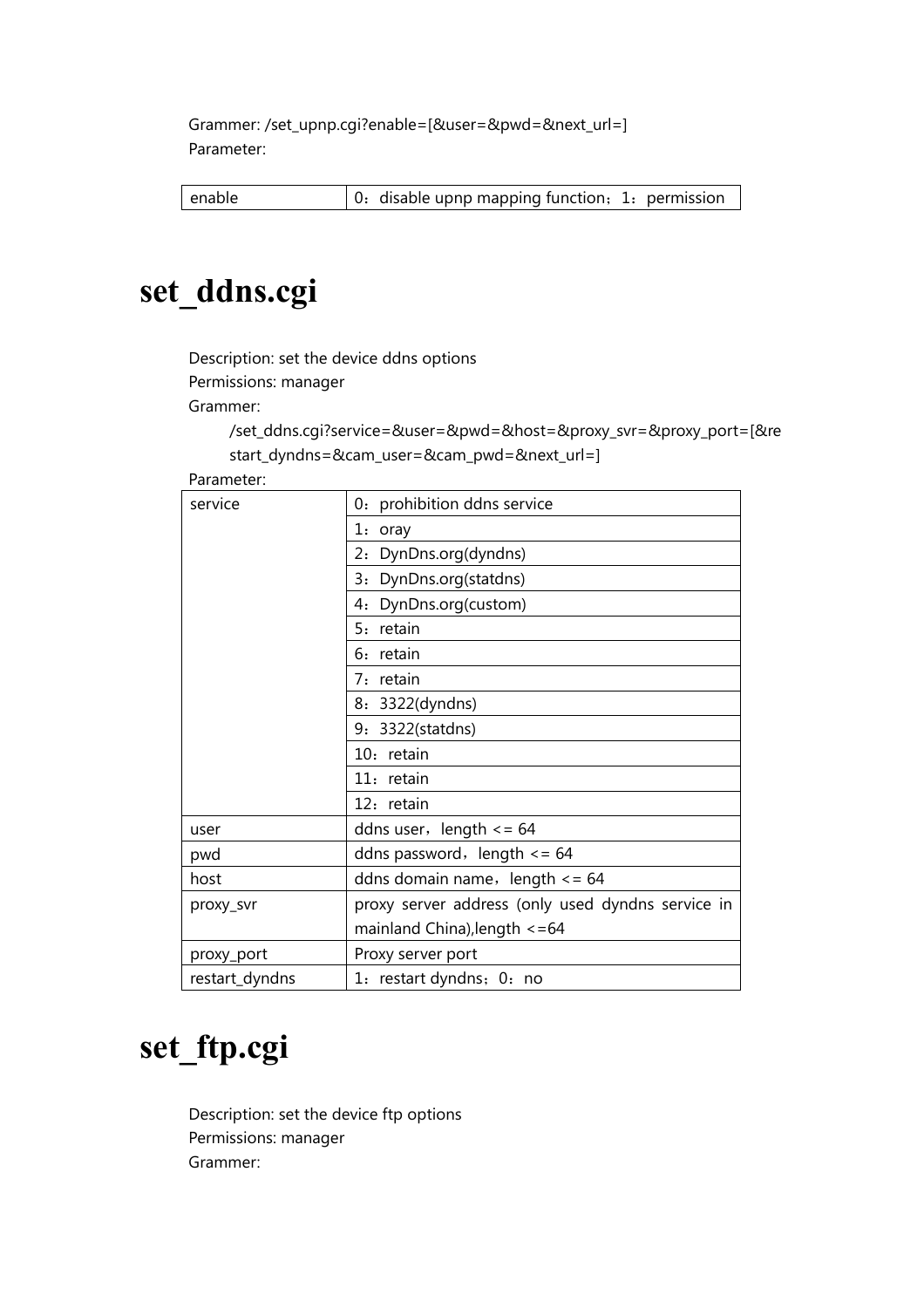set\_ftp.cgi?svr=&port=&user=&pwd=&mode=&dir=&upload\_interval=[& filename=&numberoffiles=&cam\_user=&cam\_pwd=&next\_url=]

Parameter:

| svr             | ftp server address, length $\leq 64$                       |
|-----------------|------------------------------------------------------------|
| port            | ftp server port                                            |
| user            | ftp server login user, length $\leq$ = 64                  |
| pwd             | ftp server login password, length $\leq$ = 64              |
| dir             | ftp server storage directory, length $\leq$ 64             |
| mode            | 0: port mode; 1: pasv mode                                 |
| upload_interval | instantly upload pictures of the interval (in seconds), 0: |
|                 | prohibition, 0-65535                                       |
| filename        | upload the saved file name                                 |
| numberoffiles   | upload the saved file number                               |

# **set\_mail.cgi**

Description: set the device mail options Permissions: manager Grammer:

/set\_mail.cgi?svr=&user=&pwd=&sender=&receiver1=&receiver2=&receiver3 =&receiver4=[&cam\_user=&cam\_pwd=&next\_url=]

| Mail server address, length $\leq$ = 64  |
|------------------------------------------|
| Mail service port                        |
| Mail server user login, length $\leq$ 64 |
| mail server password, length $\leq$ = 64 |
| mail sender, length $\leq 64$            |
| mail recipient 1, length $\le$ = 64      |
| mail recipient 2, length $\le$ = 64      |
| mail recipient 3, length $\le$ = 64      |
| mail recipient 4, length $\leq$ = 64     |
|                                          |

Parameter:

#### **set\_alarm.cgi**

Description: set the device alarm options

Permissions: manager

Grammer:

/set\_alarm.cgi?motion\_armed=&motion\_sensitivity=&input\_armed=&iolinkage =&mail=&upload\_interval=&schedule\_enable=&schedule\_sun\_0=&schedule\_s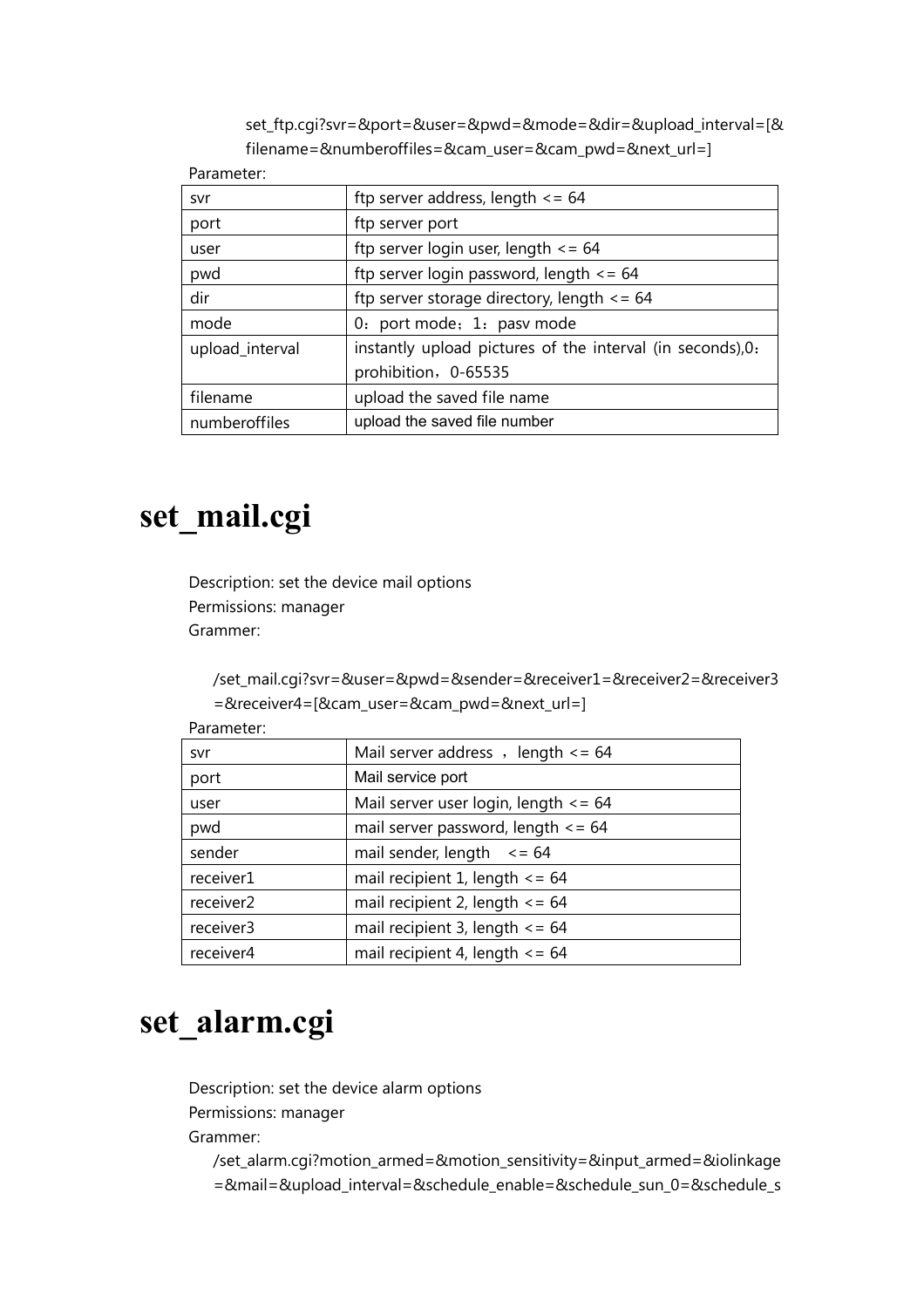un\_1=&schedule\_sun\_2=&schedule\_mon\_0=&schedule\_mon\_1=&schedule\_m on\_2=&schedule\_tue\_0=&schedule\_tue\_1=&schedule\_tue\_2=&schedule\_wed\_ 0=&schedule\_wed\_1=&schedule\_wed\_2=&schedule\_thu\_0=&schedule\_thu\_1= &schedule\_thu\_2=&schedule\_fri\_0=&schedule\_fri\_1=&schedule\_fri\_2=&sched ule\_sat\_0=&schedule\_sat\_1=&schedule\_sat\_2=[&ioin\_level=&ioout\_level=&htt p=&http\_url=&user=&pwd=&next\_url=]

| Parameter.         |                                                         |
|--------------------|---------------------------------------------------------|
| motion_armed       | 0: Mobile detection disarm; 1: deployment               |
| motion_sensitivity | 0-9: high-low                                           |
| input_armed        | 0: input test disarm; 1: deployment                     |
| ioin_level         | io enter the alarm trigger level, 0: low, 1: High       |
| iolinkage          | 0: alarm linkage against io; 1: permission              |
| ioout_level        | io linkage output level, 0: low, 1: High                |
| mail               | 0: Alarm mail notification when the ban; 1: permission  |
| upload_interval    | Upload alarm interval (in seconds), 0: 0-65535 against  |
| http               | 0: alarm ban the use of http access to notice; 1:       |
|                    | permission                                              |
| http_url           | Alarm visit<br>http url                                 |
| schedule_enable    | Whether to adopt the deployment plan                    |
| schedule_sun_0     | Sunday deployment plan by 24 hours a day, hour by 15    |
| schedule_sun_1     | minutes divided into 96 deployment periods.             |
| schedule_sun_2     | bit0-95: 0: The time is not deployed; 1: The deployment |
|                    | time                                                    |
| schedule_mon_0     |                                                         |
| schedule_mon_1     |                                                         |
| schedule_mon_2     |                                                         |
| schedule_tue_0     |                                                         |
| schedule_tue_1     |                                                         |
| schedule_tue_2     |                                                         |
| schedule_wed_0     |                                                         |
| schedule_wed_1     |                                                         |
| schedule_wed_2     |                                                         |
| schedule_thu_0     |                                                         |
| schedule_thu_1     |                                                         |
| schedule_thu_2     |                                                         |
| schedule_fri_0     |                                                         |
| schedule_fri_1     |                                                         |
| schedule_fri_2     |                                                         |
| schedule_sat_0     |                                                         |
| schedule_sat_1     |                                                         |
| schedule_sat_2     |                                                         |

Parameter: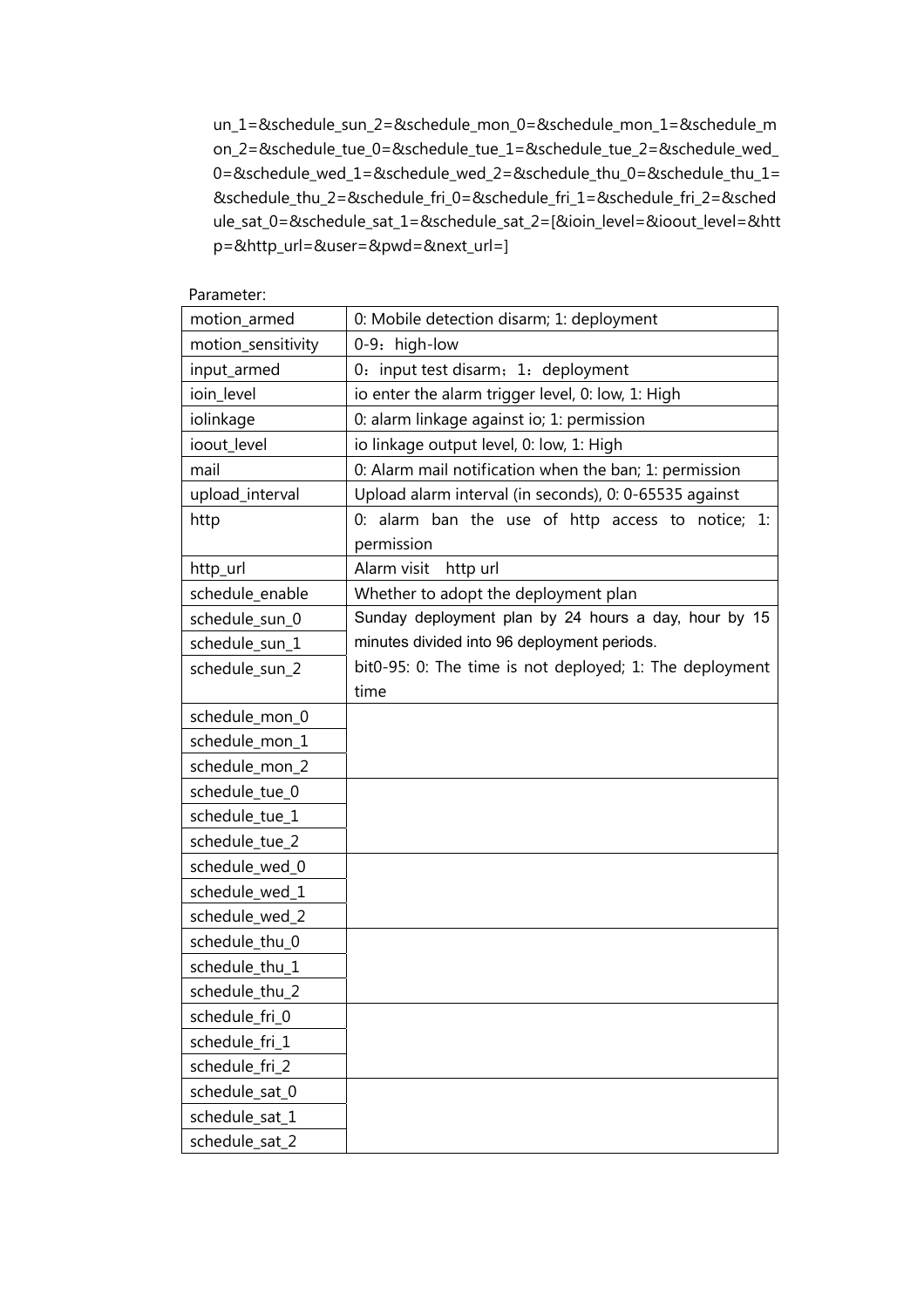# **comm\_write.cgi**

Description: The camera's serial port to send data, only for certain models of effective Permissions: operator Grammer: / comm\_write.cgi? Port = & baud = & bytes = & data = [& user = & pwd = & next\_url  $=$ ] Parameters: port: serial port, 0-3 baud: baud rate serial port 9: B1200 11: B2400 12: B4800 13: B9600 14: B19200 15: B38400; 4097: B57600 4098: B115200 bytes: number of bytes of data sent <256 data: data to be sent, application url encoding

# **set\_forbidden.cgi**

Description: Set the camera to prohibit view audio and video information Permissions: manager

Grammar :

/set\_forbidden.cgi?schedule\_enable=&schedule\_sun\_0=&schedule\_sun\_1=&sche dule sun 2=&schedule mon 0=&schedule mon 1=&schedule mon 2=&schedul e\_tue\_0=&schedule\_tue\_1=&schedule\_tue\_2=&schedule\_wed\_0=&schedule\_wed \_1=&schedule\_wed\_2=&schedule\_thu\_0=&schedule\_thu\_1=&schedule\_thu\_2=& schedule\_fri\_0=&schedule\_fri\_1=&schedule\_fri\_2=&schedule\_sat\_0=&schedule\_s at\_1=&schedule\_sat\_2=[&user=&pwd=&next\_url=]

Parameter:

| schedule_enable | Whether to adopt plans to ban the view audio and video         |
|-----------------|----------------------------------------------------------------|
| schedule_sun_0  | Sunday program, by 24 hours a day, 15 minutes per hour divided |
| schedule_sun_1  | by 96 hours.                                                   |
| schedule_sun_2  | bit0-95: 0: The time is not prohibited; 1: the time prohibited |
| schedule_mon_0  |                                                                |
| schedule_mon_1  |                                                                |
| schedule_mon_2  |                                                                |
| schedule tue 0  |                                                                |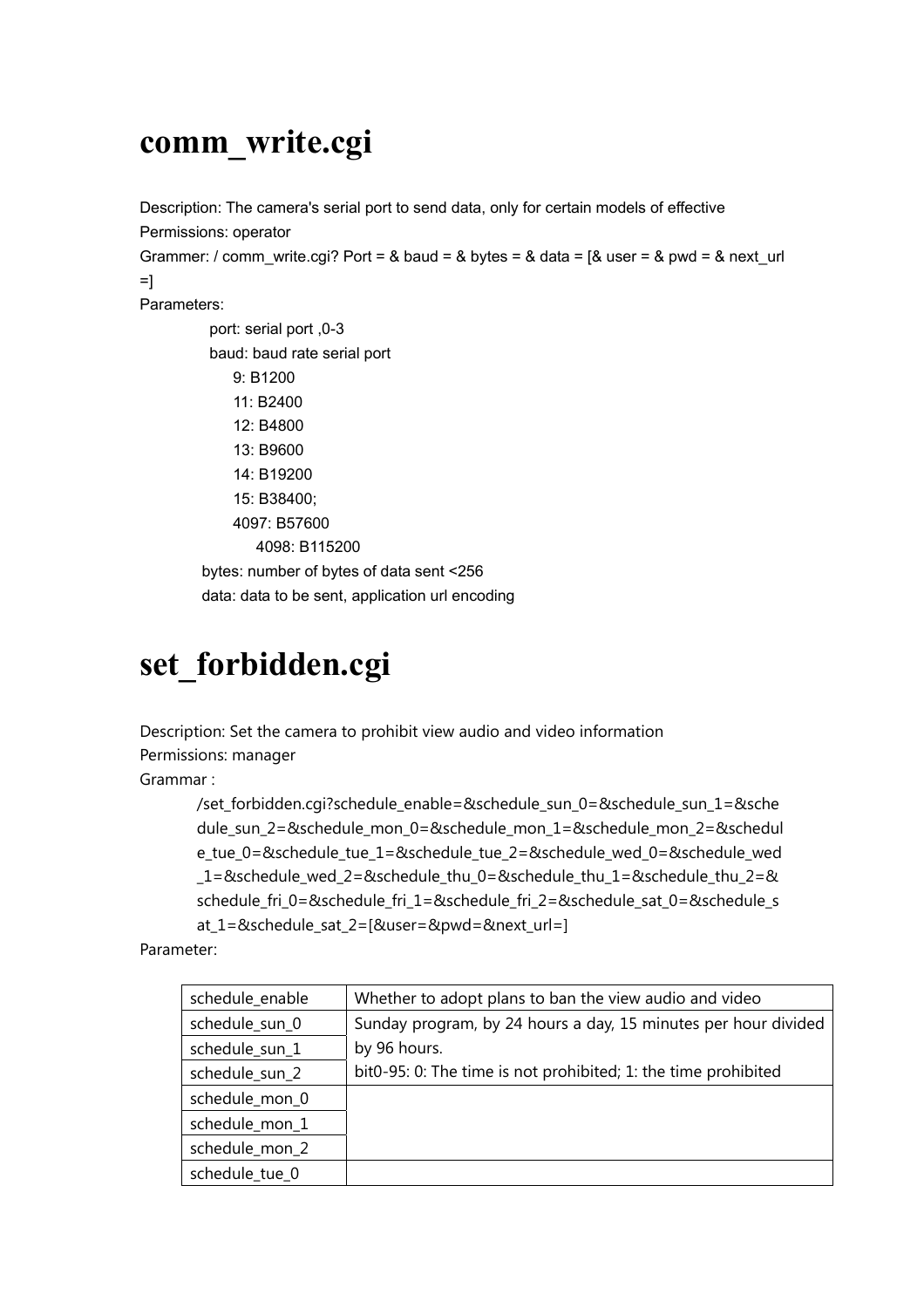| schedule_tue_1 |  |
|----------------|--|
| schedule_tue_2 |  |
| schedule_wed_0 |  |
| schedule_wed_1 |  |
| schedule_wed_2 |  |
| schedule_thu_0 |  |
| schedule_thu_1 |  |
| schedule_thu_2 |  |
| schedule_fri_0 |  |
| schedule_fri_1 |  |
| schedule_fri_2 |  |
| schedule_sat_0 |  |
| schedule_sat_1 |  |
| schedule_sat_2 |  |

# **get\_forbidden.cgi**

Description: Get the camera view audio and video information is prohibited Permissions: manager Grammer: / get forbidden.cgi [? User = & pwd =] Return: see set\_forbidden.cgi

# **set\_misc.cgi**

Description: Set the parameters of the camera Miscellaneous Permissions:manager Grammer:

```
/set_misc.cgi?[led_mode=&ptz_center_onstart=&ptz_auto_patrol_interval=&ptz_auto_patr
ol type=&ptz_patrol_h_rounds=&ptz_patrol_v_rounds=&user=&pwd=&next_url=]
```
Parameter:

 led\_mode: 0: Mode 1; 1: Mode 2; 2: Turn off lights ptz center onstart:  $= 1$ , start the center after ptz auto patrol interval: automatic inspection interval,  $= 0$ : No automatic inspection ptz\_auto\_patrol\_type: 0: None; 1: horizontal; 2: Vertical; 3: Horizontal + Vertical ptz\_patrol\_h\_rounds: levels inspection laps, 0: infinity ptz patrol v rounds: vertical patrol laps, 0: infinity ptz patrol rate: PTZ speed manual ,0-100, 0: the fastest ptz\_patrol\_up\_rate: up automatic cruising speed :0-100, 0: the slowest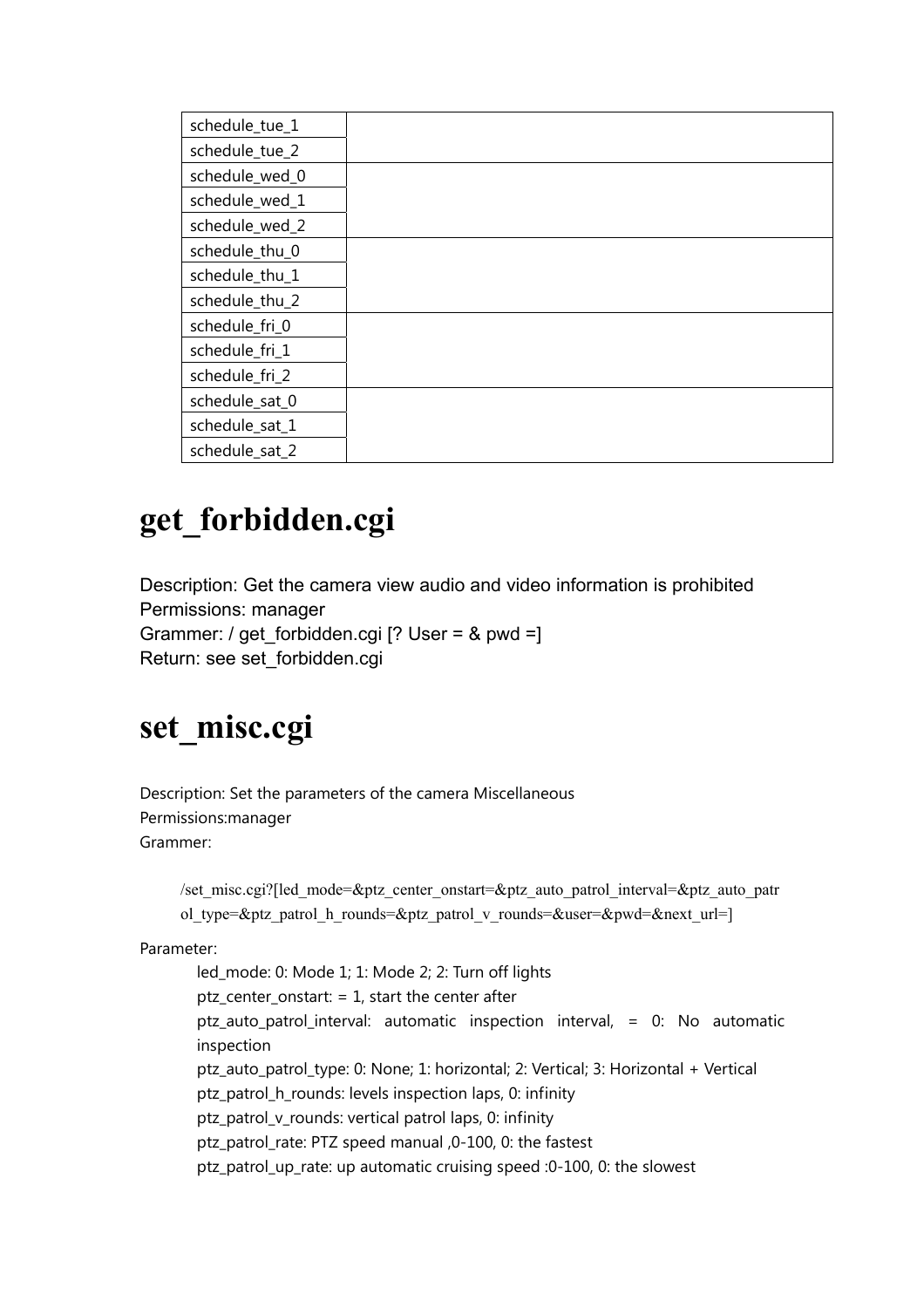ptz\_patrol\_down\_rate: down automatic cruising speed :0-100, 0: the slowest ptz\_patrol\_left\_rate: left automatic cruising speed :0-100, 0: the slowest ptz\_patrol\_right\_rate: right automatic cruising speed :0-100, 0: the slowest

#### **get\_misc.cgi**

Description: gain miscellaneous parameters for the camera Permissions: manager Grammer: / get misc.cgi [? User = & pwd =] Return: see get\_misc.cgi

#### **set\_decoder.cgi**

Description: Set the camera parameters of the decoder Permissions: manager Grammer: / set\_decoder.cgi? Baud =  $[&$  user =  $&$  pwd =  $&$  next\_url =] Parameter:

baud:

 9:B1200 11:B2400 12:B4800 13:B9600 14:B19200 15:B38400; 4097: B57600 4098: B115200

#### **wifi\_scan.cgi**

Description: Search wireless network camera command Permissions: manager Grammer: / wifi\_scan.cgi [? User = & pwd = & next\_url =] Parameters: None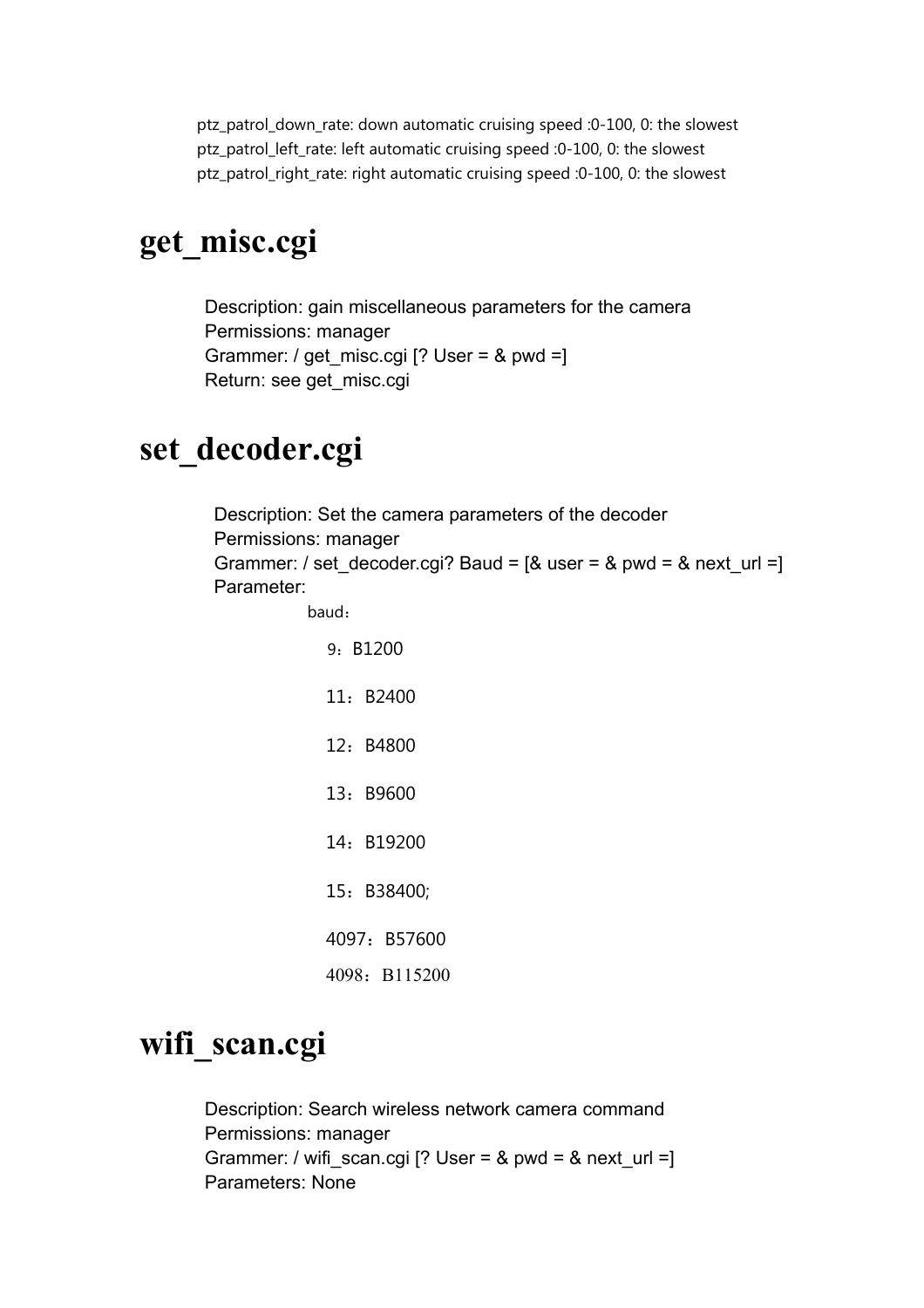#### **get\_wifi\_scan\_result.cgi**

```
Description: Get wireless network camera search results 
Permissions: manager 
Grammer: / get wifi scan result.cgi [? User = & pwd =]
Return: 
              var ap bssid=new Array();
               var ap_ssid=new Array(); 
              var ap mode=new Array();
              var ap security=new Array();
              ap_bssid[0]='0015ebbe2153';
              ap ssid[0]='ZXDSL531BII-BE2153';
              ap mode[0]=0;
              ap security[0]=0;
               ap_bssid[1]='00223f176d70'; 
              ap_ssid[1]='nony';
              ap mode[1]=0;
              ap security[1]=2;
              ap bssid[2]='001d0f3fef40';
              ap ssid[2]='Calvin&Cici';
              ap mode[2]=0;
               ap_security[2]=1; 
              ap bssid[3]='0022b0f5ce72';
              ap ssid[3]='CX;
              ap mode[3]=0;
              ap security\lceil 3 \rceil = 1;
              ap bssid[4]='001c1042b6b7';
              ap ssid[4]='ipcamera';
              ap mode[4]=0;
              ap security[4]=2;
              var ap_number=5;
```
among

ap number: the number of search to the ap ap\_bssid: Search to the ap bssid ap\_ssid: Search to the ap ssid ap\_mode: Search to the ap mode, 0: infra; 1: adhoc (not supported) ap\_security: Search to the ap safe mode

- 0: NONE:
- 1:WEP;
- 2:WPAPSK(TKIP);
- 3:WPAPSK(AES);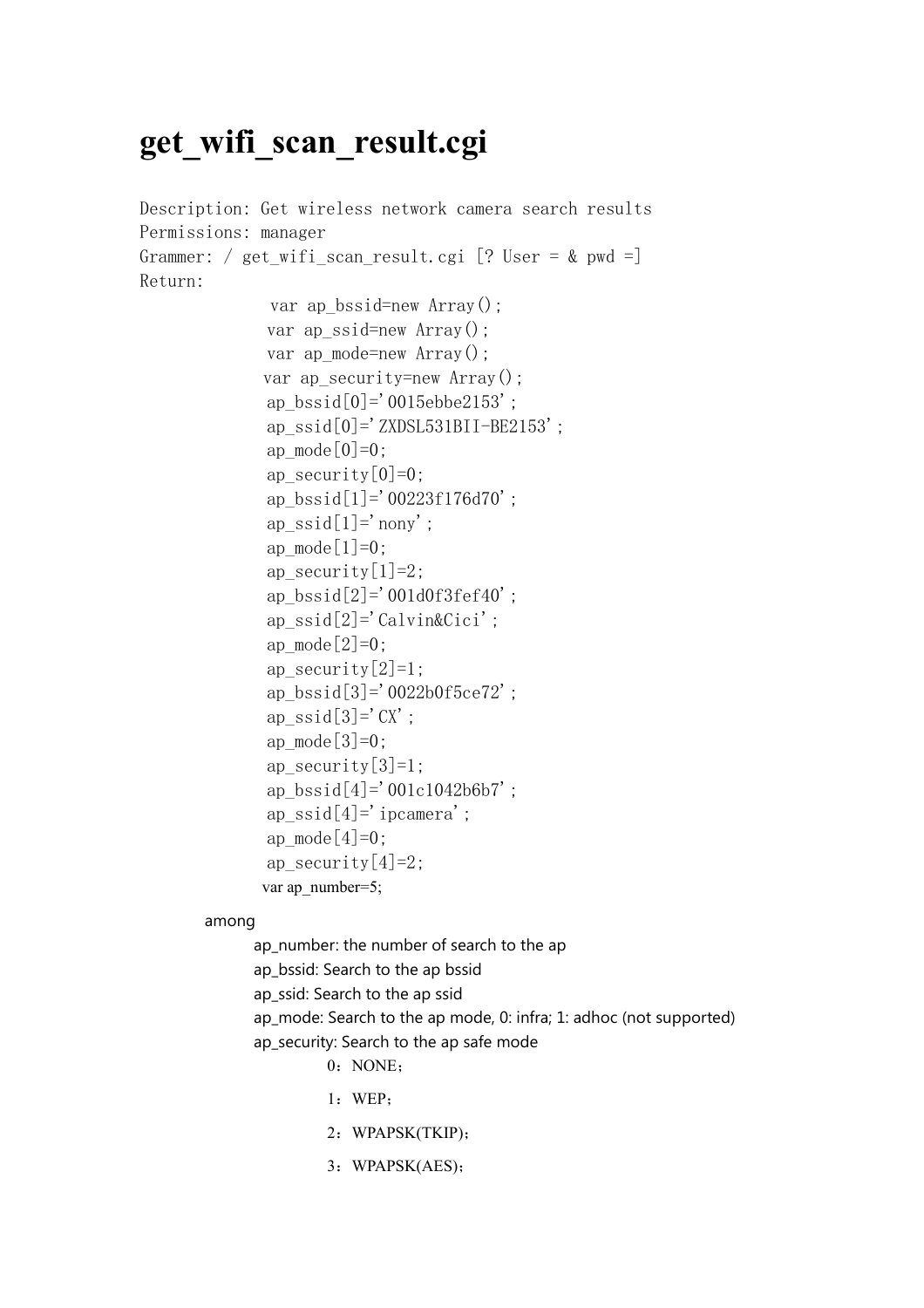- 4:WPA2PSK(AES);
- 5:WPA2PSK(TKIP);
- 6: SAFE MODE IS NOT SUPPORTED

# **get\_log.cgi**

Description: Get the camera logs Permissions: manager Grammer: / get\_log.cgi [? User = & pwd =] Return: log information, such as: var log\_text='Mon, 2009-08-03 19:53:04 ipcamera

```
192.168.0.16 access\nMon, 2009-08-03 20:13:03 
   admin 192.168.0.16 access\n';
One log_text variable store log information between each log 
   message with \prime \setminus n' separated
```
### **test\_mail.cgi**

Description: Mail Function Test Permissions: manager Grammer: / test\_mail.cgi [? User = & pwd =] Return: result: Test Results 0: Success -1: Unable to connect to the server -2: Network error -3: Server Error -4: Wrong users -5: Incorrect password -6: Sender rejected

- -7: Recipient rejected
- -8: The body is denied
- -9: Authentication not accepted

# **test\_ftp.cgi**

Description: ftp function test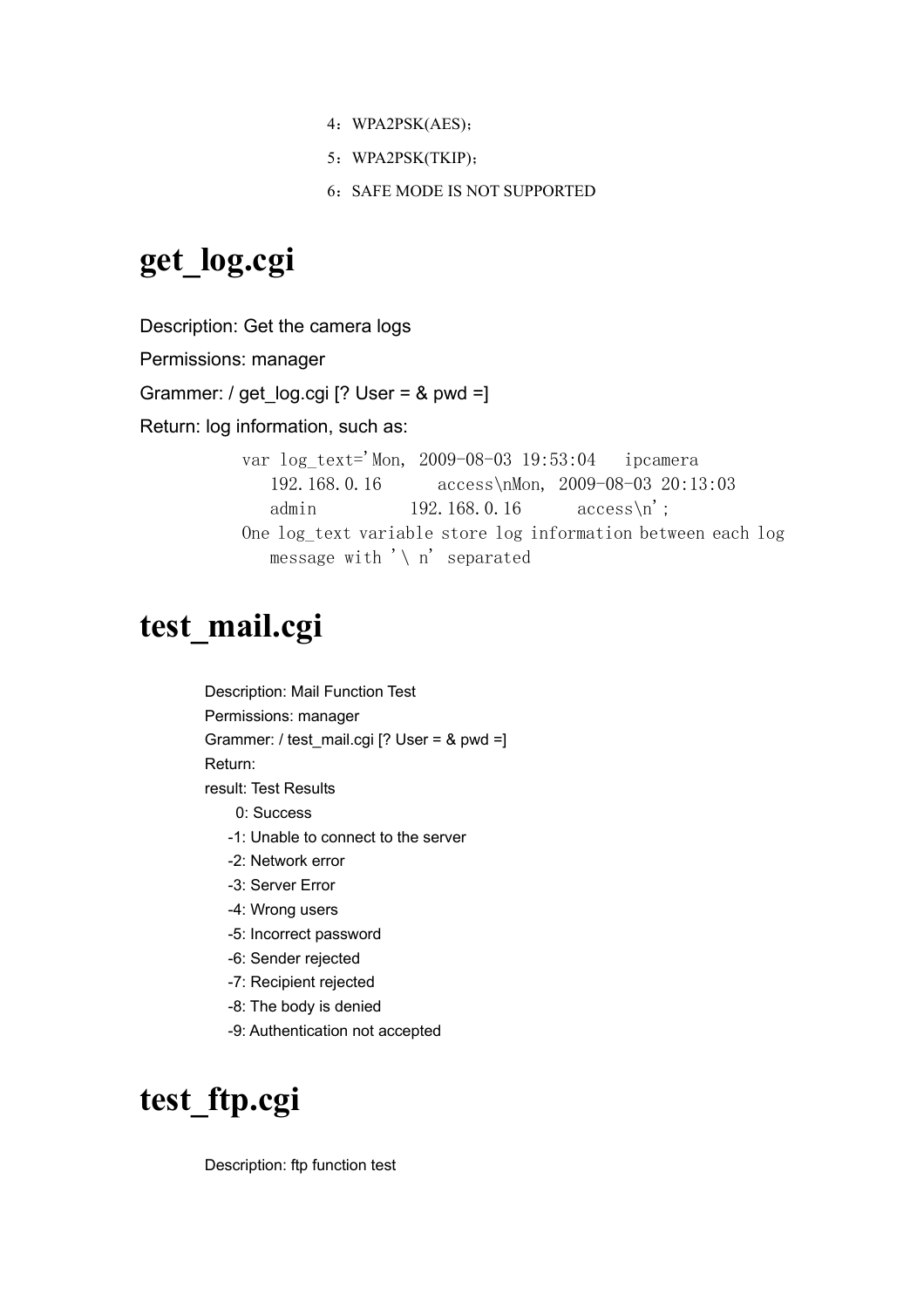Permissions: manager

Grammer: / test ftp.cgi  $[?$  User = & pwd =]

Return:

result: Test Results

- 0: Success
- -1: Unable to connect to the server
- -2: Network error
- -3: Server Error
- -4: Wrong users
- -5: Incorrect password
- -6: Wrong directory
- -7: Pasv mode error
- -8: Port mode error
- -9: Stor command error

# **backup\_params.cgi**

Description: Backup the current parameter settings Permissions: manager Grammer: / backup\_params.cgi [? User = & pwd =] Return: params.bin file

#### **restore\_params.cgi**

Description: The parameter is set to restore previous backup Permissions: manager Grammer: / restore\_params.cgi  $[?$  User = & pwd = & next\_url =] Note: The cgi must use post method, the parameters of the previous backup set file package sent to the ip camera.

#### **set\_mac.cgi**

Description: Sets the camera's mac address Permissions: manager Grammer: / set\_mac.cgi? Mac =  $[&$  user = & pwd = & next\_url  $=$ ] Parameters:

mac: mac address: for example mac = 0012a0746f01